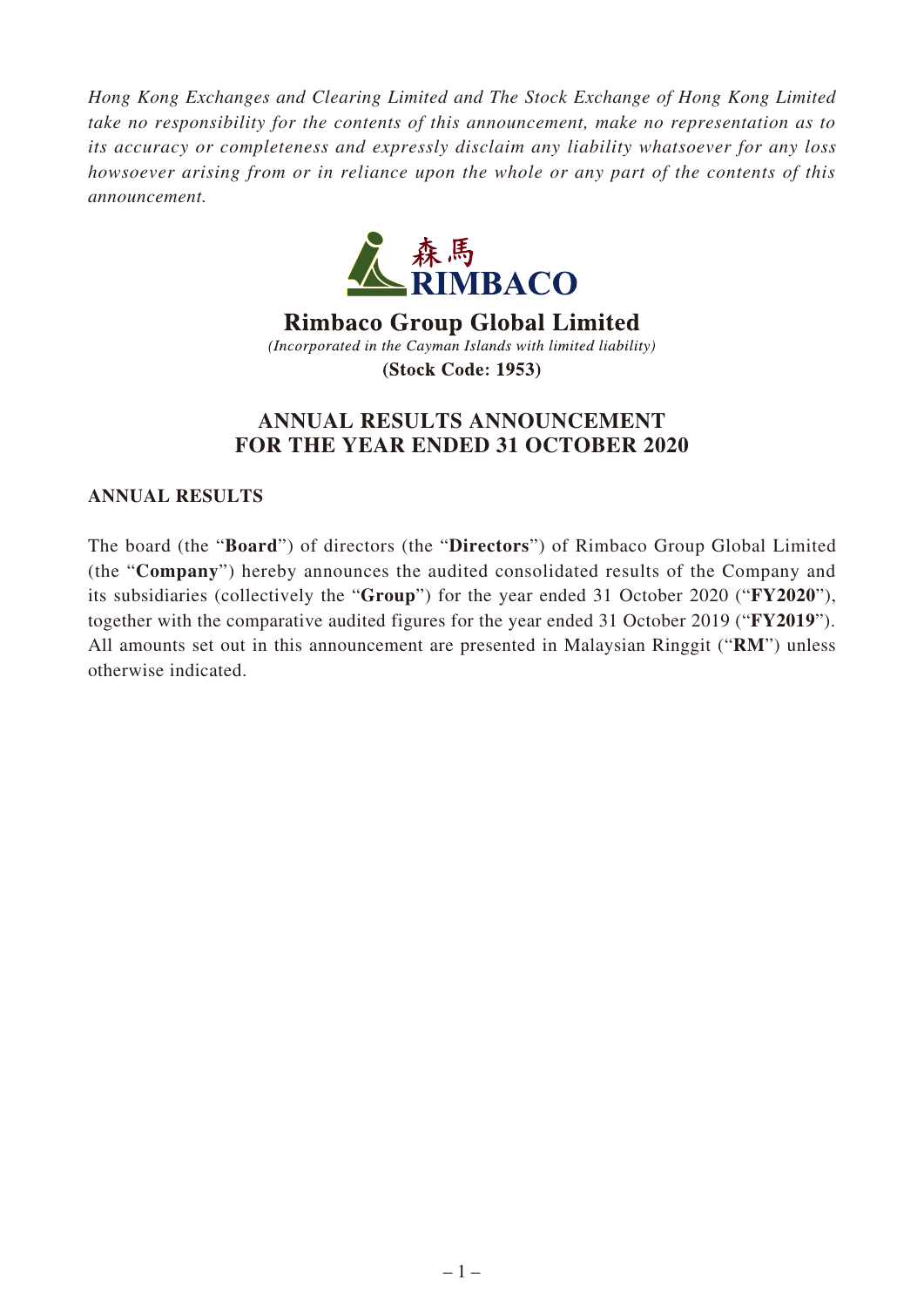# **CONSOLIDATED STATEMENT OF PROFIT OR LOSS AND OTHER COMPREHENSIVE INCOME**

*For the year ended 31 October 2020*

|                                                                              |                       | 2020          | 2019       |
|------------------------------------------------------------------------------|-----------------------|---------------|------------|
|                                                                              | <b>Notes</b>          | <b>RM'000</b> | RM'000     |
| Revenue                                                                      | $\overline{4}$        | 180,265       | 262,474    |
| Cost of services                                                             |                       | (157, 522)    | (230, 026) |
| Gross profit                                                                 |                       | 22,743        | 32,448     |
| Other income, gain and loss                                                  | 5                     | 1,088         | 891        |
| Share of result of an associate                                              |                       | 59            | 97         |
| Administrative and other expenses                                            |                       | (12, 035)     | (13,267)   |
| Loss allowances on trade and other receivables                               |                       |               |            |
| and contract assets, net                                                     |                       | (639)         | (385)      |
| Finance costs                                                                | 6                     | (268)         | (1,039)    |
| Profit before tax                                                            | 7                     | 10,948        | 18,745     |
| Income tax expense                                                           | $\boldsymbol{\delta}$ | (4,750)       | (6,528)    |
| Profit for the year                                                          |                       | 6,198         | 12,217     |
| Other comprehensive expense                                                  |                       |               |            |
| Item that will not be reclassified subsequently to<br><i>profit or loss:</i> |                       |               |            |
| Exchange differences arising on translation                                  |                       |               |            |
| of financial statements from functional currency to<br>presentation currency |                       | (2, 140)      |            |
| Other comprehensive expense for the year,                                    |                       |               |            |
| net of income tax                                                            |                       | (2,140)       |            |
| Total comprehensive income for the year                                      |                       |               |            |
| attributable to owners of the Company                                        |                       | 4,058         | 12,217     |
| Earnings per share (RM cents)                                                |                       |               |            |
| - Basic and diluted                                                          | 9                     | 0.56          | 1.29       |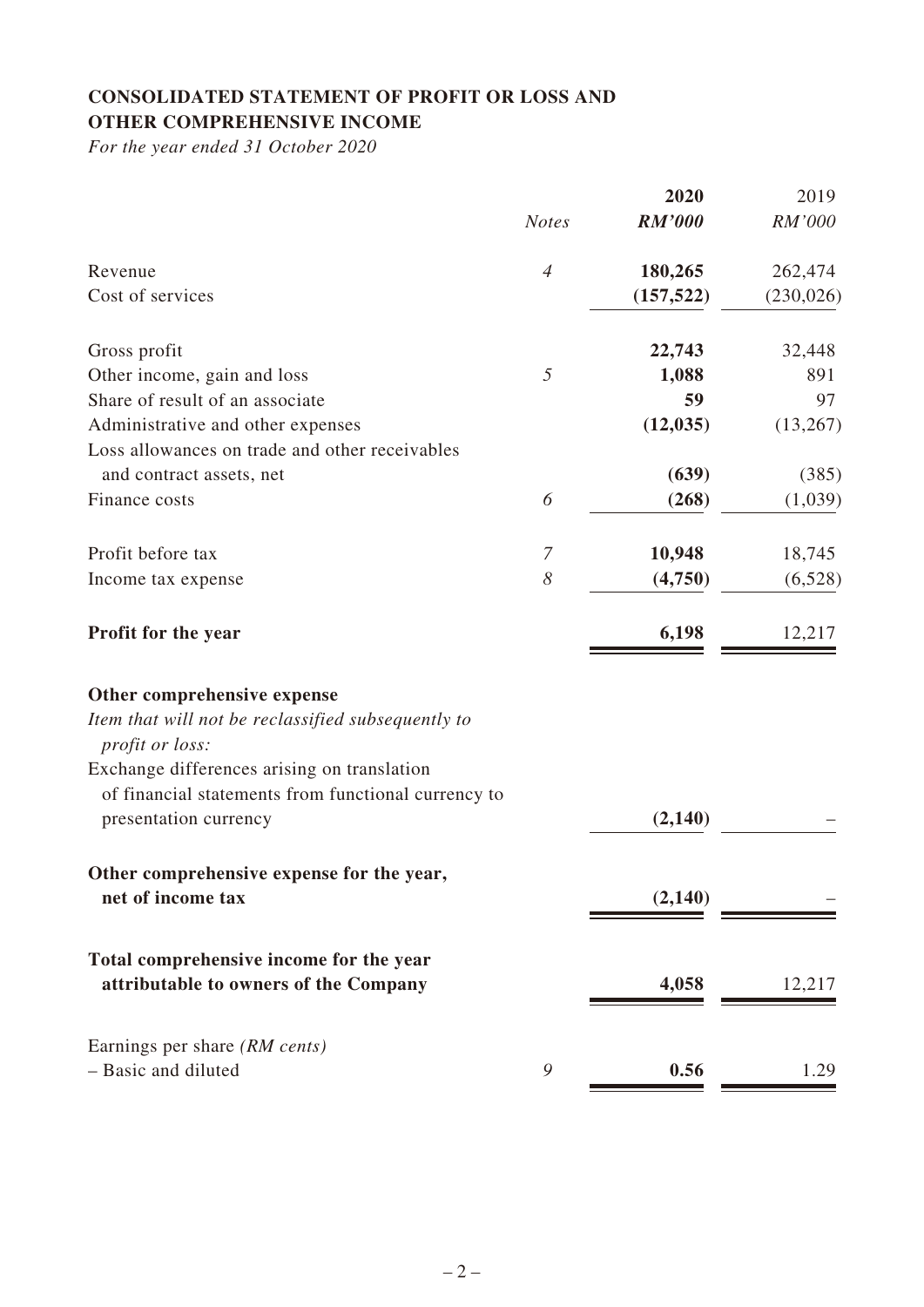# **CONSOLIDATED STATEMENT OF FINANCIAL POSITION**

*As at 31 October 2020*

|                                              |              | 2020          | 2019    |
|----------------------------------------------|--------------|---------------|---------|
|                                              | <b>Notes</b> | <b>RM'000</b> | RM'000  |
| <b>Non-current assets</b>                    |              |               |         |
| Property, plant and equipment                |              | 8,495         | 6,568   |
| Investment properties                        |              | 5,535         | 6,352   |
| Right-of-use assets                          |              | 6,176         | 8,292   |
| Interest in an associate                     |              | 942           | 931     |
| Other non-current asset                      |              | 118           | 118     |
| Deferred tax assets                          |              | 875           | 3,167   |
|                                              |              | 22,141        | 25,428  |
| <b>Current assets</b>                        |              |               |         |
| Trade and other receivables                  | 11           | 44,221        | 82,006  |
| Contract assets                              | 12           | 113,673       | 101,349 |
| Amounts due from related parties             |              |               |         |
| Tax recoverable                              |              | 2,802         |         |
| Restricted bank deposits                     | 13           | 9,552         | 8,741   |
| Bank balances and cash                       | 13           | 44,132        | 14,300  |
|                                              |              | 214,380       | 206,403 |
| <b>Current liabilities</b>                   |              |               |         |
| Trade, bills and other payables              | 14           | 75,010        | 125,338 |
| <b>Contract liabilities</b>                  | 12           | 1,394         |         |
| Tax payables                                 |              | 208           | 3,760   |
| Lease liabilities                            |              | 3,979         | 3,317   |
|                                              |              | 80,591        | 132,415 |
| <b>Net current assets</b>                    |              | 133,789       | 73,988  |
| <b>Total assets less current liabilities</b> |              | 155,930       | 99,416  |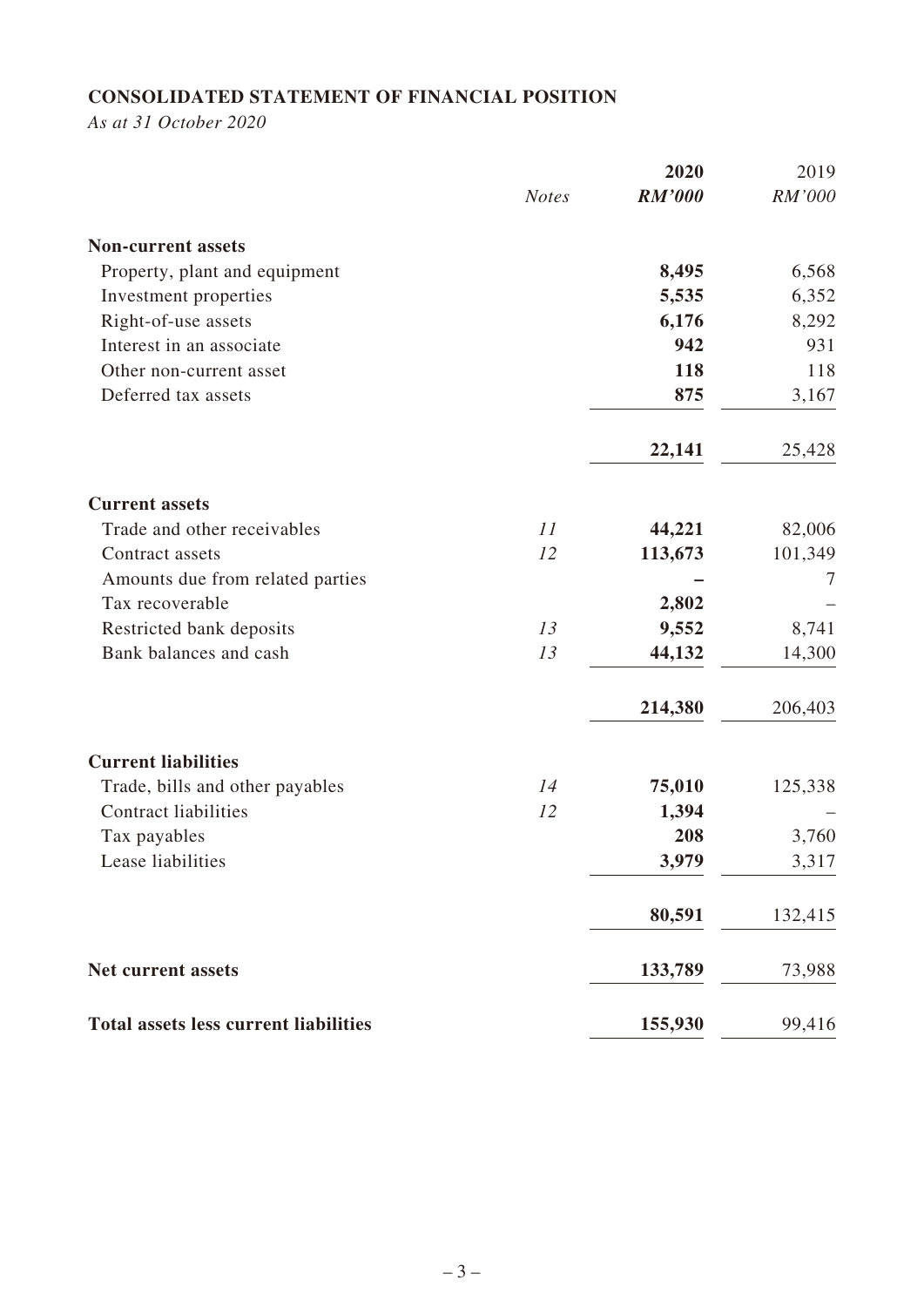|                                |              | 2020          | 2019          |
|--------------------------------|--------------|---------------|---------------|
|                                | <b>Notes</b> | <b>RM'000</b> | RM'000        |
| <b>Non-current liabilities</b> |              |               |               |
| Lease liabilities              |              | 234           | 4,054         |
| Deferred tax liabilities       |              | 910           | 689           |
|                                |              | 1,144         | 4,743         |
| <b>Net assets</b>              |              | 154,786       | 94,673        |
| <b>Capital and reserves</b>    |              |               |               |
| Share capital                  | 15           | 7,033         | $\rightarrow$ |
| Reserves                       |              | 147,753       | 94,673        |
|                                |              | 154,786       | 94,673        |
|                                |              |               |               |

\* *Less than RM1,000*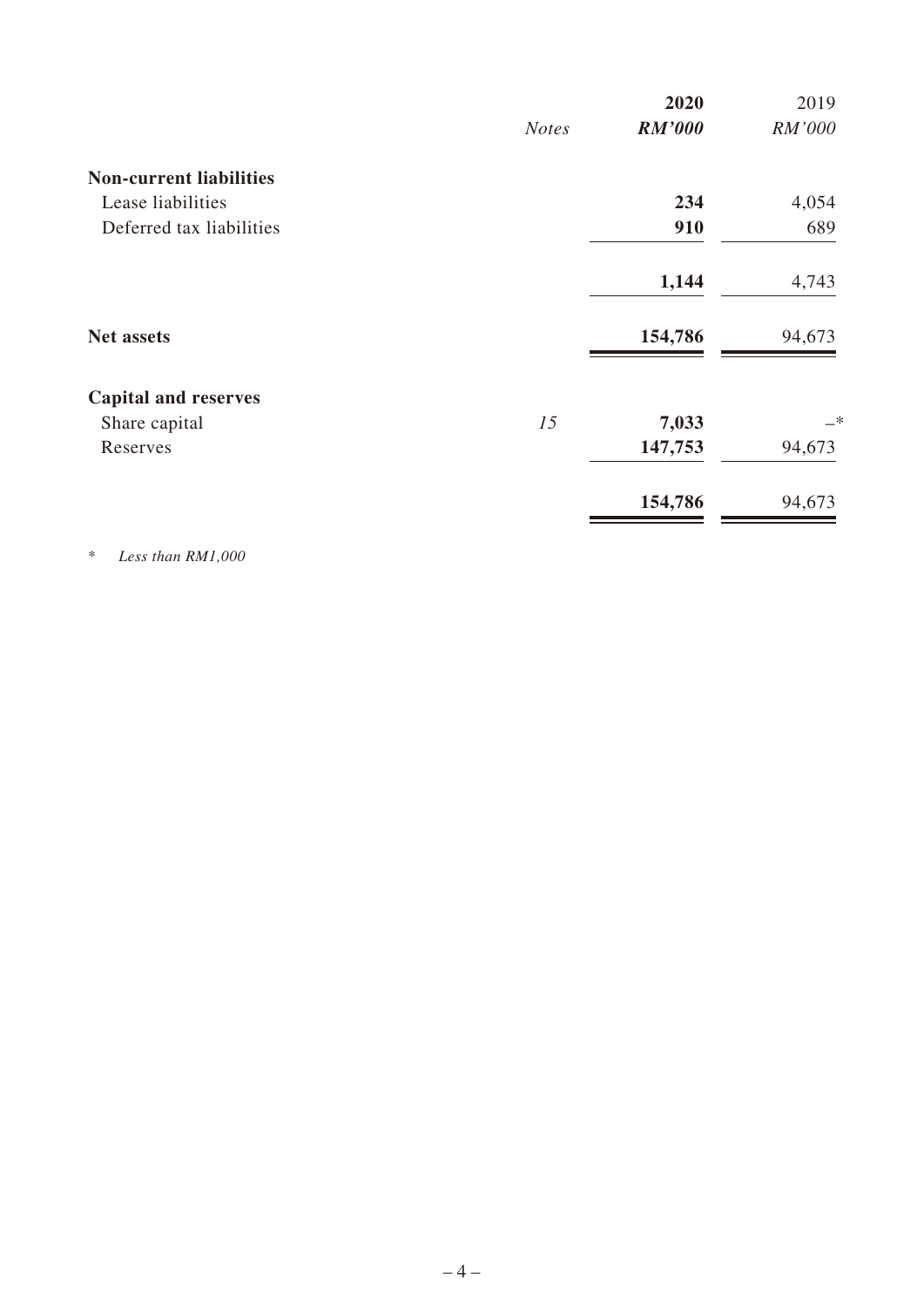### **NOTES TO THE FINANCIAL STATEMENTS**

#### **1. GENERAL INFORMATION**

Rimbaco Group Global Limited (the "**Company**") was incorporated in the Cayman Islands as an exempted company with limited liability on 28 February 2019 under the Companies Law, Cap. 22 (Law 3 of 1961, as consolidated and revised) of the Cayman Islands. The shares of the Company have been listed on the Main Board of The Stock Exchange of Hong Kong Limited (the "**Stock Exchange**") on 28 April 2020 (the "**Listing Date**"). The Company's immediate and ultimate holding company are both RBC Venture Limited, a company incorporated in the British Virgin Islands (the "**BVI**")) which is ultimately owned by Mr. Low Seah Sun ("**Mr. Low**"), Ms. Seah Peet Hwah ("**Ms. Seah**") , Mr. Cheang Wye Keong ("**Mr. Cheang**") and Mr. Lau Ah Cheng ("**Mr. Lau**") (collectively referred as the "**Controlling Shareholders**").

The address of the Company's registered office is Windward 3, Regatta Office Park, PO Box 1350, Grand Cayman, KY1-1108 Cayman Islands and the address of the Group's principal place of business in Malaysia is at 309-E, 1st Floor, Silver Square, Perak Road, 10150 Penang, Malaysia. The Company has established its place of business in Hong Kong at Suite 2702, 27/F., Shui On Centre, 6–8 Harbour Road, Wanchai, Hong Kong.

The Company is an investment holding company. Its major operating subsidiaries are engaged in the provision of general contractor services in Malaysia.

The functional currency of the Company is Hong Kong dollars ("**HK\$**"), which is different from the functional currency of the subsidiaries and the presentation currency, Malaysia Ringgit ("**RM**"). As the Company and its subsidiaries (collectively referred to as the "**Group**") mainly operate in Malaysia, the directors of the Company consider that it is appropriate to present the consolidated financial statements in RM.

#### **2. BASIS OF PREPARATION**

Pursuant to the reorganisation as detailed in the section headed "History, Development and Reorganisation" (the "**Reorganisation**") in the prospectus of the Company dated 14 April 2020 (the "**Prospectus**"), the Company became the holding company of the companies now comprising the Group on 17 June 2019. The Company and its subsidiaries have been under the control and beneficially owned by the Controlling Shareholders throughout the year ended 31 October 2019 or since their respective dates of incorporation or establishment up to 31 October 2019. The Group comprising the Company and its subsidiaries resulting from the Reorganisation is regarded as a continuing entity. Accordingly, the consolidated financial statements of the Group have been prepared on the basis as if the Company had always been the holding company of the companies now comprising the Group throughout the year ended 31 October 2019 or since their respective dates of incorporation or establishment up to 31 October 2019, using the principles of merger accounting.

The consolidated statement of profit or loss and other comprehensive income, consolidated statement of changes in equity and consolidated statement of cash flows including the results, changes in equity and cash flows of the companies now comprising the Group have been prepared as if the current group structure had been in existence throughout the year ended 31 October 2019.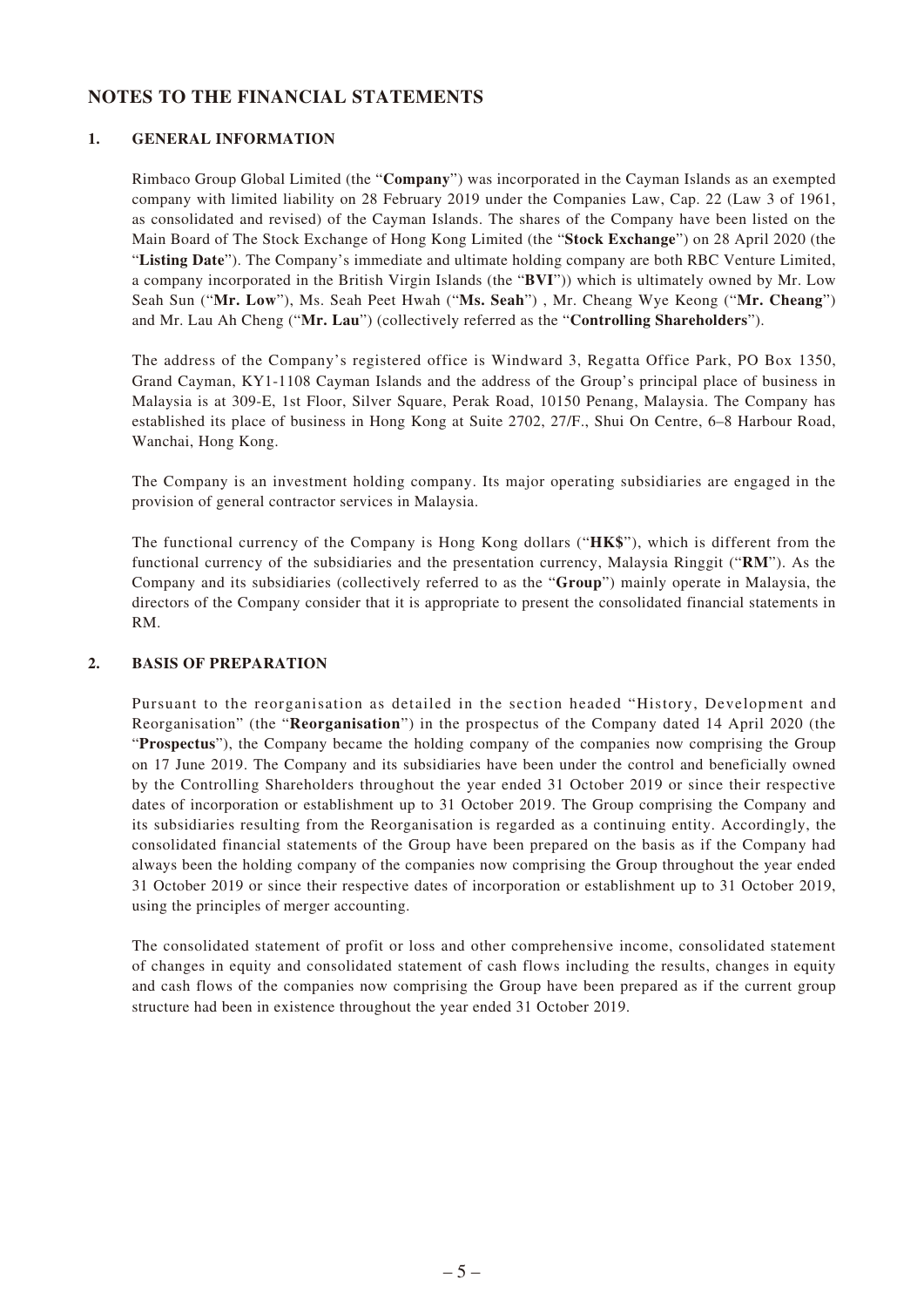#### **3. APPLICATION OF NEW AND AMENDMENTS TO INTERNATIONAL FINANCIAL REPORTING STANDARDS ("IFRS(s)")**

In the current year, the Group has applied, for its first time, the following new and amendments to IFRSs, which include IFRSs, International Accounting Standards ("**IAS(s)**"), amendments and interpretations ("**IFRIC**") issued by the International Accounting Standards Board (the "**IASB**") except that the Group early adopted IFRS 16 Leases throughout the year ended 31 October 2019.

| Amendments to IAS 19 | Plan Amendment, Curtailment or Settlement            |
|----------------------|------------------------------------------------------|
| Amendments to IAS 28 | Long-term Interests in Associates and Joint Ventures |
| Amendments to IFRSs  | Annual Improvements to IFRSs 2015–2017 Cycle         |
| Amendments to IFRS 9 | Prepayment Features with Negative Compensation       |
| IFRIC 23             | Uncertainty over Income Tax Treatments               |

The application of the new and amendments to IFRSs in the current year has had no material impact on the Group's financial performance and position for the current and prior years and/or on the disclosures set out in the consolidated financial statements.

#### *New and revised IFRSs issued but not yet effective*

The Group has not early applied the following new and amendments to IFRSs and interpretation that have been issued but are not yet effective:

| <b>IFRS 17</b>                                              | Insurance Contracts <sup>5</sup>                                                                      |
|-------------------------------------------------------------|-------------------------------------------------------------------------------------------------------|
| Amendments to IFRS 3                                        | Definition of a Business <sup>6</sup>                                                                 |
| Amendments to IFRS 3                                        | Reference to the Conceptual Framework <sup>4</sup>                                                    |
| Amendments to IFRS 4                                        | Extension of the temporary exemption from applying IFRS 9 <sup>5</sup>                                |
| Amendments to IFRS 9, IAS 39<br>and IFRS 7                  | Interest Rate Benchmark Reform <sup>1</sup>                                                           |
| Amendments to IFRS 9, IAS 39,<br>IFRS 7, IFRS 4 and IFRS 16 | Interest Rate Benchmark Reform – Phase $2^3$                                                          |
| Amendments to IFRS 10 and IAS 28                            | Sale or Contribution of Assets between an Investor and its<br>Associate or Joint Venture <sup>7</sup> |
| Amendments to IFRS 16                                       | Covid-19-Related Rent Concessions <sup>2</sup>                                                        |
| Amendments to IFRS 17                                       | Insurance Contracts <sup>5,8</sup>                                                                    |
| Amendments to IAS 1                                         | Classification of Liabilities as Current or Non-current <sup>5</sup>                                  |
| Amendments to IAS 1 and IAS 8                               | Definition of Material <sup>1</sup>                                                                   |
| Amendments to IAS 16                                        | Property, Plant and Equipment: Proceeds Before Intended Use <sup>4</sup>                              |
| Amendments to IAS 37                                        | Onerous Contract – Cost of Fulfilling a Contract <sup>4</sup>                                         |
| Amendments to IFRSs                                         | Annual Improvements to IFRSs 2018-2020 <sup>4</sup>                                                   |
| Conceptual Framework for                                    | Revised Conceptual Framework for Financial Reporting <sup>1</sup>                                     |
| Financial Reporting 2018                                    |                                                                                                       |

<sup>1</sup> Effective for annual periods beginning on or after 1 January 2020.

- <sup>2</sup> Effective for annual periods beginning on or after 1 June 2020.
- <sup>3</sup> Effective for annual periods beginning on or after 1 January 2021.
- <sup>4</sup> Effective for annual periods beginning on or after 1 January 2022.
- <sup>5</sup> Effective for annual periods beginning on or after 1 January 2023.
- <sup>6</sup> Effective for business combinations and asset acquisition for which the acquisition date is on or after the beginning of the first annual reporting period beginning on or after 1 January 2020.
- Effective date not yet been determined.
- <sup>8</sup> As a consequence of the amendments to IFRS 17 issued in October 2020. IFRS 4 was amended to extend the temporary exemption that permits insurers to apply IAS 39 rather than IFRS 9 for annual periods beginning before 1 January 2023.

The directors of the Company anticipate that the application of the new and amendments to IFRSs and interpretation will have no material impact on the results and the financial position of the Group.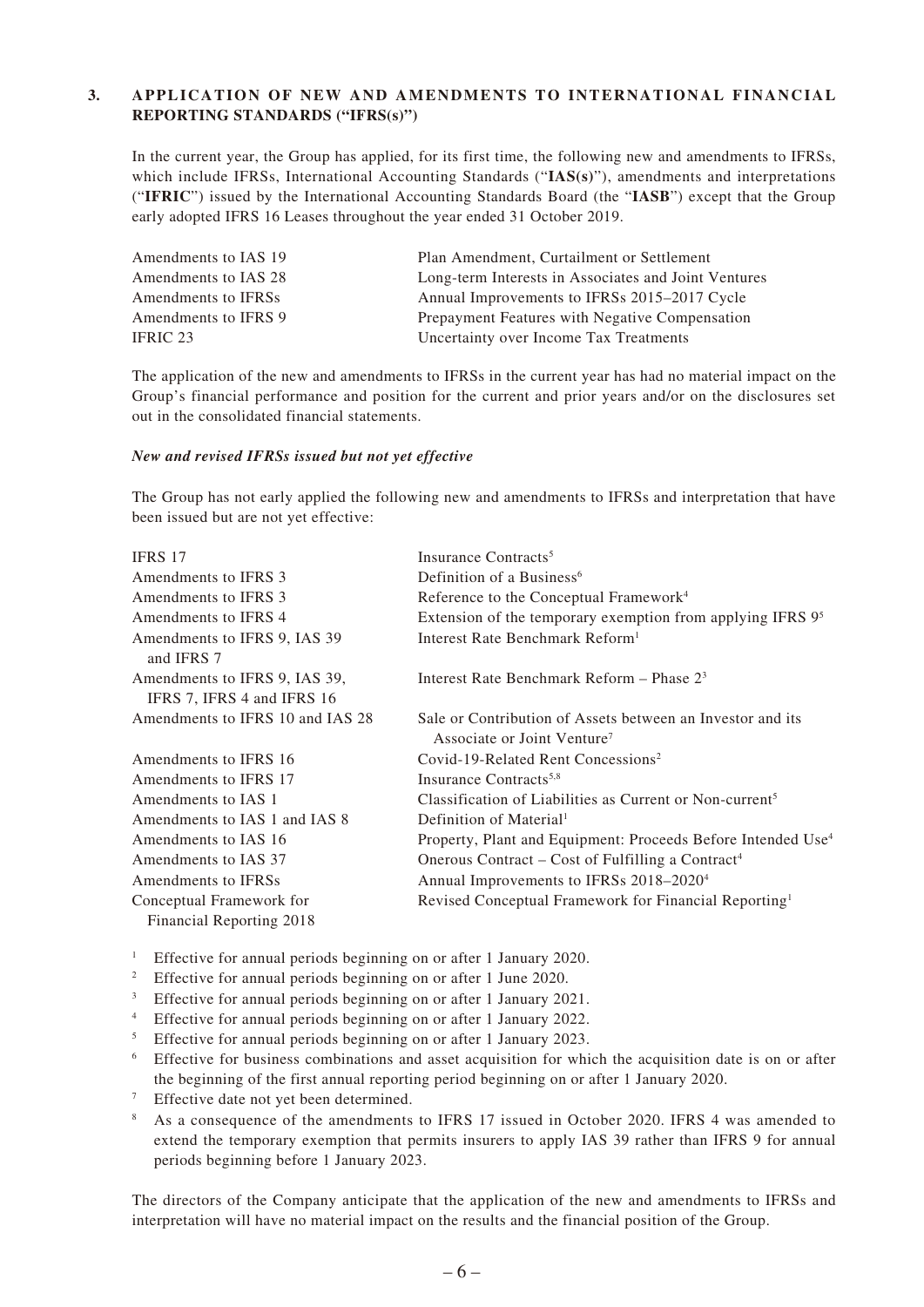#### **4. REVENUE AND SEGMENT INFORMATION**

Revenue represents revenue arising from provision of building construction services for the year.

The Group determines its operating segments based on the reports reviewed by the chief operating decision maker (the "**CODM**"), being the executive directors of the Group for the purposes of resources allocation and assessment of segment performance focuses on types of services delivered or provided. For management purpose, the Group operates in one business unit based on the services provided, and its sole operating segment is the provision of building construction services. The CODM monitors the revenue, results, assets and liabilities of its business unit as a whole and regularly reviews financial information prepared in accordance with the accounting policies which conform with IFRSs and consistently presented in the consolidated financial statements, and without further discrete financial information. Accordingly, no analysis of segment information other than entity-wide information is presented.

An analysis of the Group's revenue for the year is as follows:

|                                                                | <b>Year ended 31 October</b> |         |
|----------------------------------------------------------------|------------------------------|---------|
|                                                                | 2020                         | 2019    |
|                                                                | RM'000                       | RM'000  |
| Revenue from contracts with customers recognised over time and |                              |         |
| disaggregated by types of building construction services:      |                              |         |
| Factory projects                                               | 22,712                       | 101,192 |
| Institutional, commercial and/or residential projects          | 154,090                      | 158,771 |
| Others                                                         | 3,463                        | 2,511   |
|                                                                | 180,265                      | 262,474 |

#### **5. OTHER INCOME, GAIN AND LOSS**

|                                                   | <b>Year ended 31 October</b> |        |
|---------------------------------------------------|------------------------------|--------|
|                                                   | 2020                         | 2019   |
|                                                   | RM'000                       | RM'000 |
| Bank interest income                              | 469                          | 356    |
| Rental income <i>(note)</i>                       | 114                          | 172    |
| Gain on disposal of property, plant and equipment | 163                          | 215    |
| Written off of property, plant and equipment      | (120)                        | (50)   |
| Gain on disposal of investment properties         | 340                          | 180    |
| Others                                            | 122                          | 18     |
|                                                   | 1,088                        | 891    |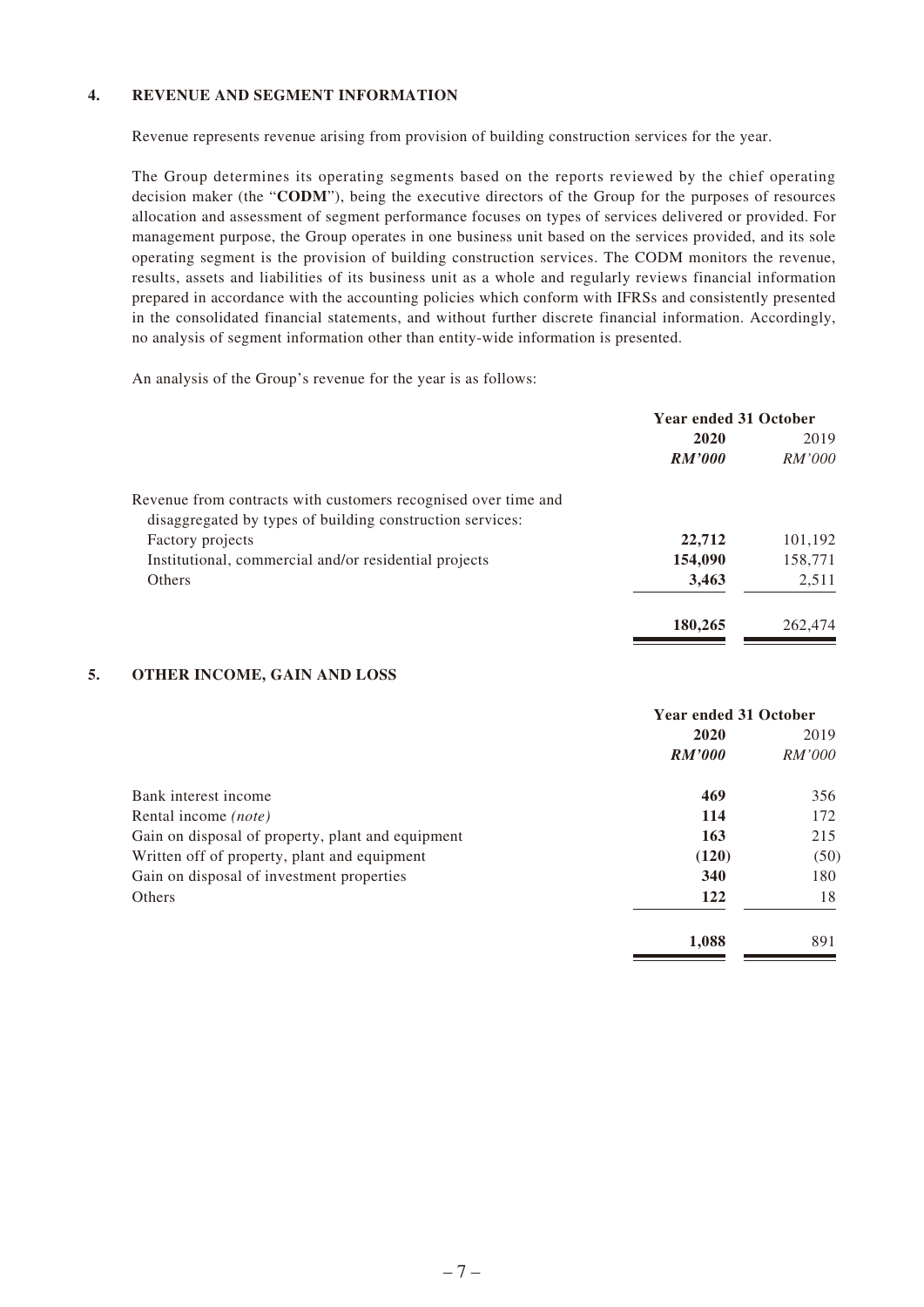#### *Note:*

An analysis of Group's net rental income is as follows:

|                                                                                                                                                                          | <b>Year ended 31 October</b> |                       |
|--------------------------------------------------------------------------------------------------------------------------------------------------------------------------|------------------------------|-----------------------|
|                                                                                                                                                                          | 2020<br>RM'000               | 2019<br><i>RM'000</i> |
| Gross rental income from investment properties                                                                                                                           | 114                          | 172                   |
| Less:                                                                                                                                                                    |                              |                       |
| - direct operating expenses incurred for investment properties that<br>generated rental income during the year (included in<br>administrative and other expenses)        | (45)                         | (13)                  |
| - direct operating expenses incurred for investment properties that<br>did not generate rental income during the year (included in<br>administrative and other expenses) | (26)                         | (36)                  |
|                                                                                                                                                                          |                              |                       |
|                                                                                                                                                                          | 43                           | 123                   |

## **6. FINANCE COSTS**

|                                    | <b>Year ended 31 October</b> |               |
|------------------------------------|------------------------------|---------------|
|                                    | 2020                         | 2019          |
|                                    | RM'000                       | <i>RM'000</i> |
| Interest on:                       |                              |               |
| Bank borrowings and bank overdraft |                              | 678           |
| Lease liabilities                  | 268                          | 361           |
|                                    | 268                          | 1,039         |

#### **7. PROFIT BEFORE TAX**

|                                                                      | <b>Year ended 31 October</b> |         |
|----------------------------------------------------------------------|------------------------------|---------|
|                                                                      | 2020                         | 2019    |
|                                                                      | <b>RM'000</b>                | RM'000  |
| Profit before tax has been arrived at after charging (crediting):    |                              |         |
| Directors' emolument                                                 | 1,833                        | 1,914   |
| Other staff costs:                                                   |                              |         |
| Salaries, wages and other benefits                                   | 11,770                       | 13,138  |
| Retirement benefit scheme contribution, excluding those of directors | 947                          | 1,007   |
| Total staff costs                                                    | 14,550                       | 16,059  |
| Auditor's remuneration                                               | 477                          | 79      |
| Depreciation of property, plant and equipment                        | 1,384                        | 1,576   |
| Depreciation of investment properties                                | 107                          | 139     |
| Depreciation of right-of-use assets                                  | 2,442                        | 2,288   |
| Construction material costs (included in cost of services)           | 52,465                       | 62,864  |
| Subcontracting costs (included in cost of services)                  | 75,967                       | 126,861 |
| Reversal of provision for liquidated and ascertained damages         |                              |         |
| (included in cost of services)                                       | (6,920)                      |         |
| Listing expenses (included in administrative and other expenses)     | 4,780                        | 8,662   |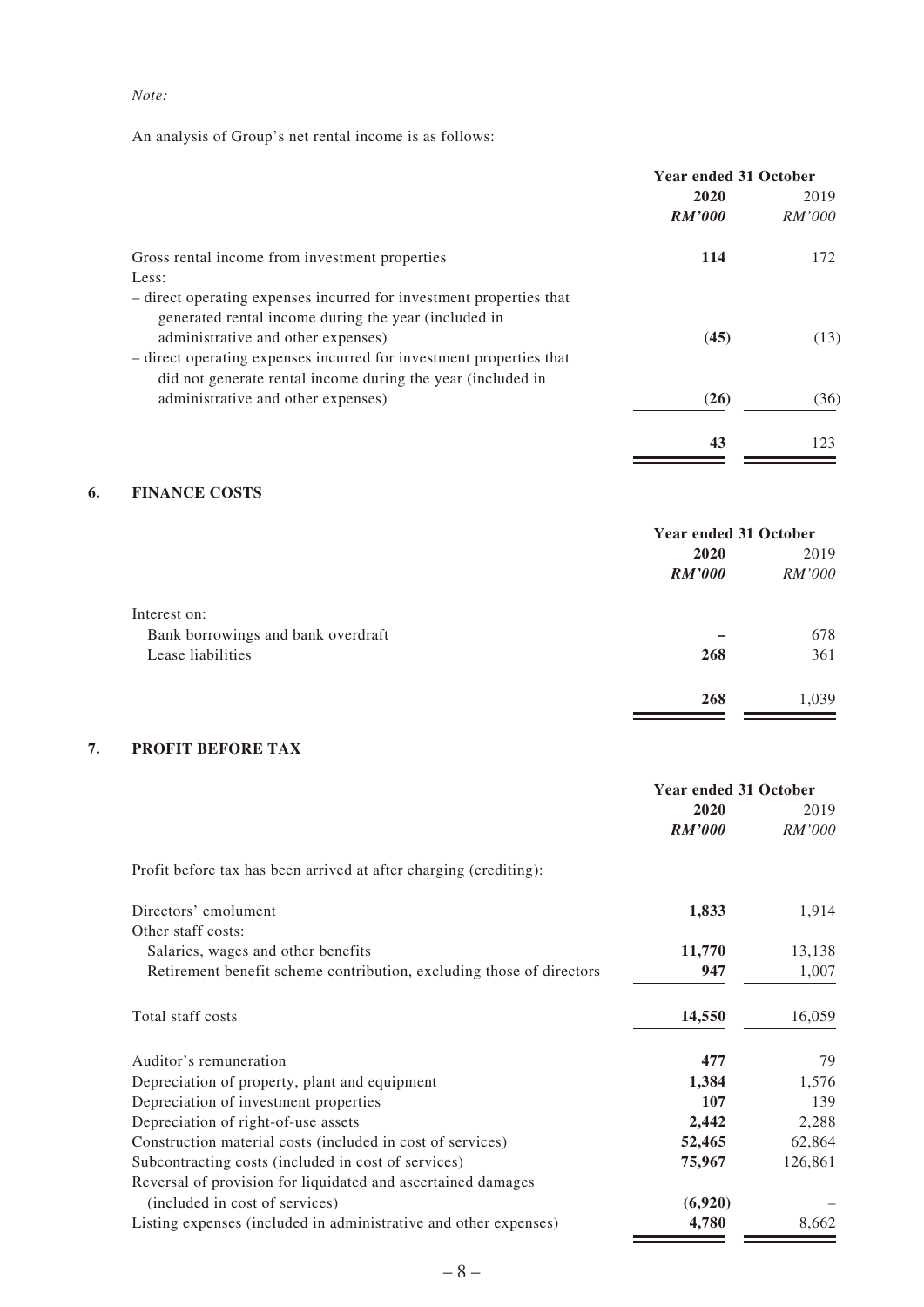#### **8. INCOME TAX EXPENSE**

|                                | <b>Year ended 31 October</b> |               |
|--------------------------------|------------------------------|---------------|
|                                | 2020                         | 2019          |
|                                | <i>RM'000</i>                | <i>RM'000</i> |
| Malaysian Corporate Income Tax |                              |               |
| - current year                 | 1,697                        | 7,503         |
| - prior years                  | 540                          | 48            |
| Deferred tax                   | 2,513                        | (1,023)       |
|                                | 4,750                        | 6,528         |

Malaysian Corporate Income Tax is calculated at the statutory tax rate of 24% on the estimated assessable profit for the years ended 31 October 2020 and 2019.

No provision for Hong Kong Profits Tax has been made as the Group's income neither arises in, nor is derived from, Hong Kong.

Taxation arising in other jurisdictions is calculated at the rates prevailing in the relevant jurisdictions.

#### **9. EARNINGS PER SHARE**

The calculation of the basic earnings per share attributable to the owners of the Company is based on the following data:

|                                                      | 2020          | 2019        |
|------------------------------------------------------|---------------|-------------|
|                                                      | <b>RM'000</b> | RM'000      |
| Earnings                                             |               |             |
| Earnings for the purpose of basic earnings per share | 6,198         | 12,217      |
|                                                      |               |             |
|                                                      | 2020          | 2019        |
| Number of shares                                     |               |             |
| Weighted average number of ordinary shares for       |               |             |
| the purpose of basic earnings per share              | 1,107,246,575 | 945,000,000 |

The diluted earnings per share is equal to the basic earnings per share as there were no dilutive potential ordinary shares outstanding during the years ended 31 October 2020 and 2019.

The number of ordinary shares for the purpose of calculating basic earnings per share has been determined based on the number of shares that would have been outstanding for the relevant year on the assumption that the Reorganisation set out in note 2 and the capitalisation issue as referred to note 15.

#### **10. DIVIDEND**

No dividend was paid or proposed during the year ended 31 October 2020, nor has any dividend been proposed since the end of the reporting period (2019: nil).

During the year ended 31 October 2019, Rimbaco Sdn. Bhd. and Rimbaco Property Sdn. Bhd. declared and paid an interim dividend of RM1,000,000 and RM1,200,000 to their shareholders, respectively.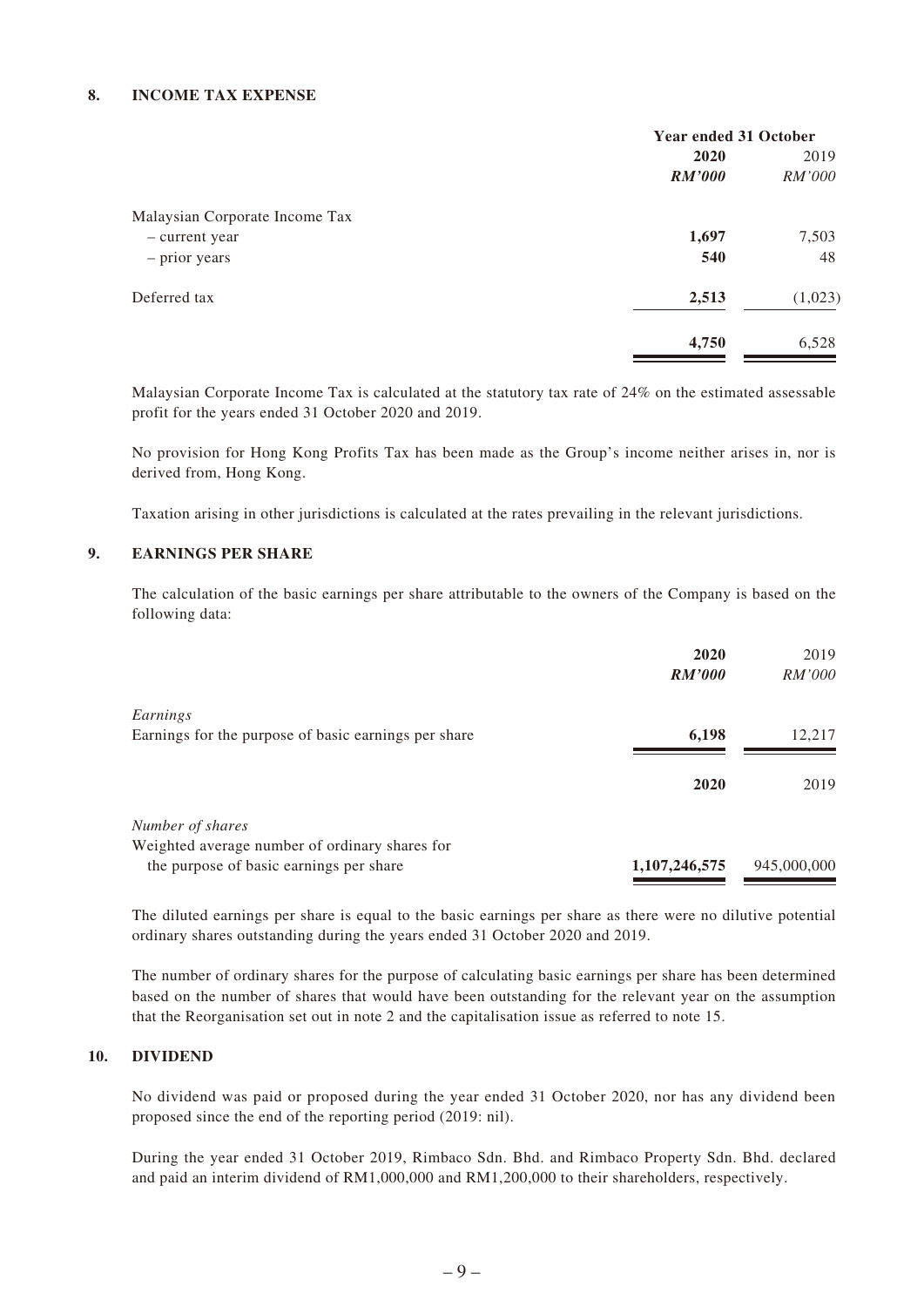#### **11. TRADE AND OTHER RECEIVABLES**

|                                                  | As at 31 October |         |
|--------------------------------------------------|------------------|---------|
|                                                  | 2020             | 2019    |
|                                                  | <b>RM'000</b>    | RM'000  |
| Trade receivables from contract with customers   | 43,570           | 74,548  |
| Less: loss allowance on trade receivables        | (2,578)          | (1,626) |
| Trade receivables, net                           | 40,992           | 72,922  |
| Other receivables, deposits and prepayments      |                  |         |
| $-$ Other receivables                            | 417              | 103     |
| - Rental and other deposits                      | 1,203            | 1,269   |
| - Prepayments                                    | 1,645            | 4,914   |
| - Goods and Services Tax recoverable             |                  | 305     |
| - Prepaid listing expenses                       |                  | 90      |
| - Deferred issue costs                           |                  | 2,449   |
|                                                  | 3,265            | 9,130   |
| Less: loss allowance on other receivables        | (36)             | (46)    |
| Other receivables, deposits and prepayments, net | 3,229            | 9,084   |
| Total trade and other receivables                | 44,221           | 82,006  |

The Group allows an average credit period of no longer than 60 days to its customers.

The Group does not hold any collateral over its trade and other receivables. The following is an aged analysis of trade receivables presented based on the date of billing documents, at the end of the reporting period.

|                | As at 31 October |               |  |
|----------------|------------------|---------------|--|
|                | 2020             | 2019          |  |
|                | <i>RM'000</i>    | <i>RM'000</i> |  |
| Within 30 days | 17,649           | 34,157        |  |
| 31 to 60 days  | 9,280            | 15,671        |  |
| 61 to 90 days  | 4,559            | 15,281        |  |
| Over 90 days   | 12,082           | 9,439         |  |
| Total          | 43,570           | 74,548        |  |
|                |                  |               |  |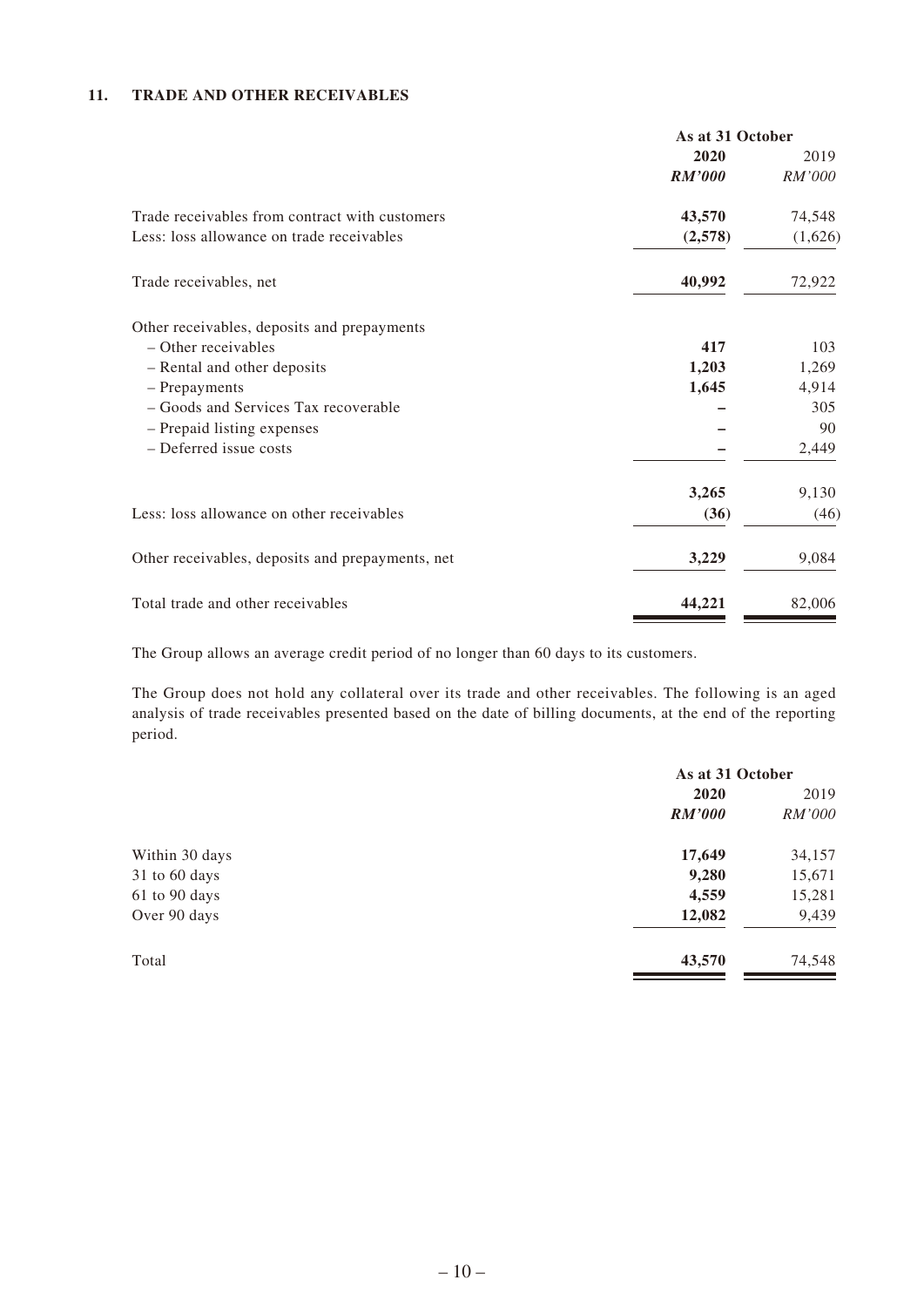#### **12. CONTRACT ASSETS AND CONTRACT LIABILITIES**

#### **(a) Contract assets**

**(b) Contract liabilities**

|                                                            | As at 31 October |         |
|------------------------------------------------------------|------------------|---------|
|                                                            | 2020             | 2019    |
|                                                            | <b>RM'000</b>    | RM'000  |
| Analysed as current:                                       |                  |         |
| Unbilled revenue of construction contracts                 | 72,759           | 57,905  |
| Retention receivables of construction contracts            | 41,064           | 43,897  |
|                                                            | 113,823          | 101,802 |
| Less: loss allowance on contract assets                    | (150)            | (453)   |
|                                                            | 113,673          | 101,349 |
| <b>Contract liabilities</b>                                |                  |         |
|                                                            | As at 31 October |         |
|                                                            | 2020             | 2019    |
|                                                            | <i>RM'000</i>    | RM'000  |
| Advances from customers of building construction contracts | 1,394            |         |

#### **13. RESTRICTED BANK DEPOSITS/BANK BALANCES AND CASH**

Restricted bank deposits are placed with banks to secure general banking facilities granted to the Group. As at 31 October 2020, these deposits carry the interest rate ranged from 1.25% to 3% (2019: 2.65% to 3.55%) per annum. The amounts are denominated in RM.

Bank balances and cash comprise bank balances and cash on hand and time deposits with original maturity of three months or less. Bank balances carried interest at prevailing market rates based on daily bank deposit rate for the years ended 31 October 2020 and 2019. As at 31 October 2020, the interest rate of these bank deposits ranged from 0.35% to 1.25% (2019: nil) per annum.

#### **14. TRADE, BILLS AND OTHER PAYABLES**

|                                                  | As at 31 October |               |
|--------------------------------------------------|------------------|---------------|
|                                                  | 2020             | 2019          |
|                                                  | <b>RM'000</b>    | <i>RM'000</i> |
| Trade and bills payables                         | 61,981           | 85,814        |
| Retention payables                               | 9,925            | 13,714        |
| Accruals                                         | 2,148            | 15,994        |
| Provision for liquidated and ascertained damages |                  | 6,920         |
| Other payables                                   | 956              | 963           |
| Accrued listing expenses                         |                  | 1,583         |
| Accrued issue costs                              |                  | 350           |
|                                                  | 75,010           | 125,338       |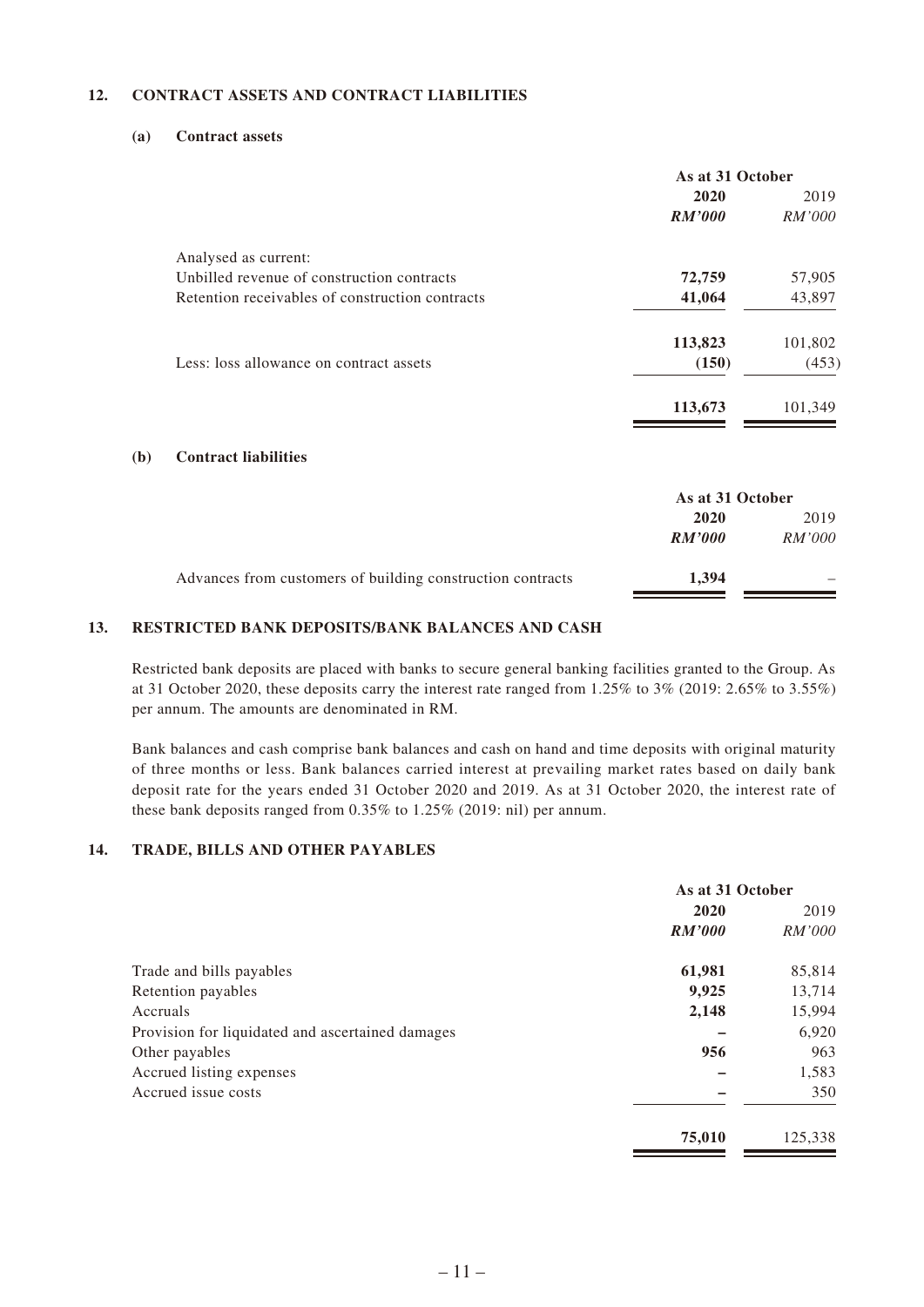The following is an aged analysis of trade and bills payables presented based on invoice date/bills issued date at the end of the reporting period.

|                |        | As at 31 October |  |
|----------------|--------|------------------|--|
|                | 2020   | 2019             |  |
|                | RM'000 | <i>RM'000</i>    |  |
| Within 30 days | 22,255 | 34,449           |  |
| 31 to 60 days  | 9,909  | 17,182           |  |
| 61 to 90 days  | 9,789  | 19,230           |  |
| Over 90 days   | 20,028 | 14,953           |  |
|                | 61,981 | 85,814           |  |

#### **15. SHARE CAPITAL**

The Company is incorporated and the Reorganisation completed during the year ended 31 October 2019 and the balance of share capital as at 31 October 2019 represented the share capital of the Company. Details of movements of authorised and issued capital of the Company are as follow:

| Number of      | Amount                 | Amount |
|----------------|------------------------|--------|
|                | HK\$                   | RM'000 |
|                |                        |        |
|                |                        |        |
| 38,000,000     | 380,000                | N/A    |
| 9,962,000,000  | 99,620,000             | N/A    |
| 10,000,000,000 | 100,000,000            | N/A    |
|                |                        |        |
| 100            | 1                      | _*     |
|                |                        |        |
| 900            | 9                      | —*     |
| 1,000          | 10                     |        |
| 944,999,000    | 9,449,990              | 5,275  |
|                |                        |        |
| 315,000,000    | 3,150,000              | 1,758  |
| 1,260,000,000  | 12,600,000             | 7,033  |
|                | <b>Ordinary shares</b> |        |

*\* Less than RM1,000*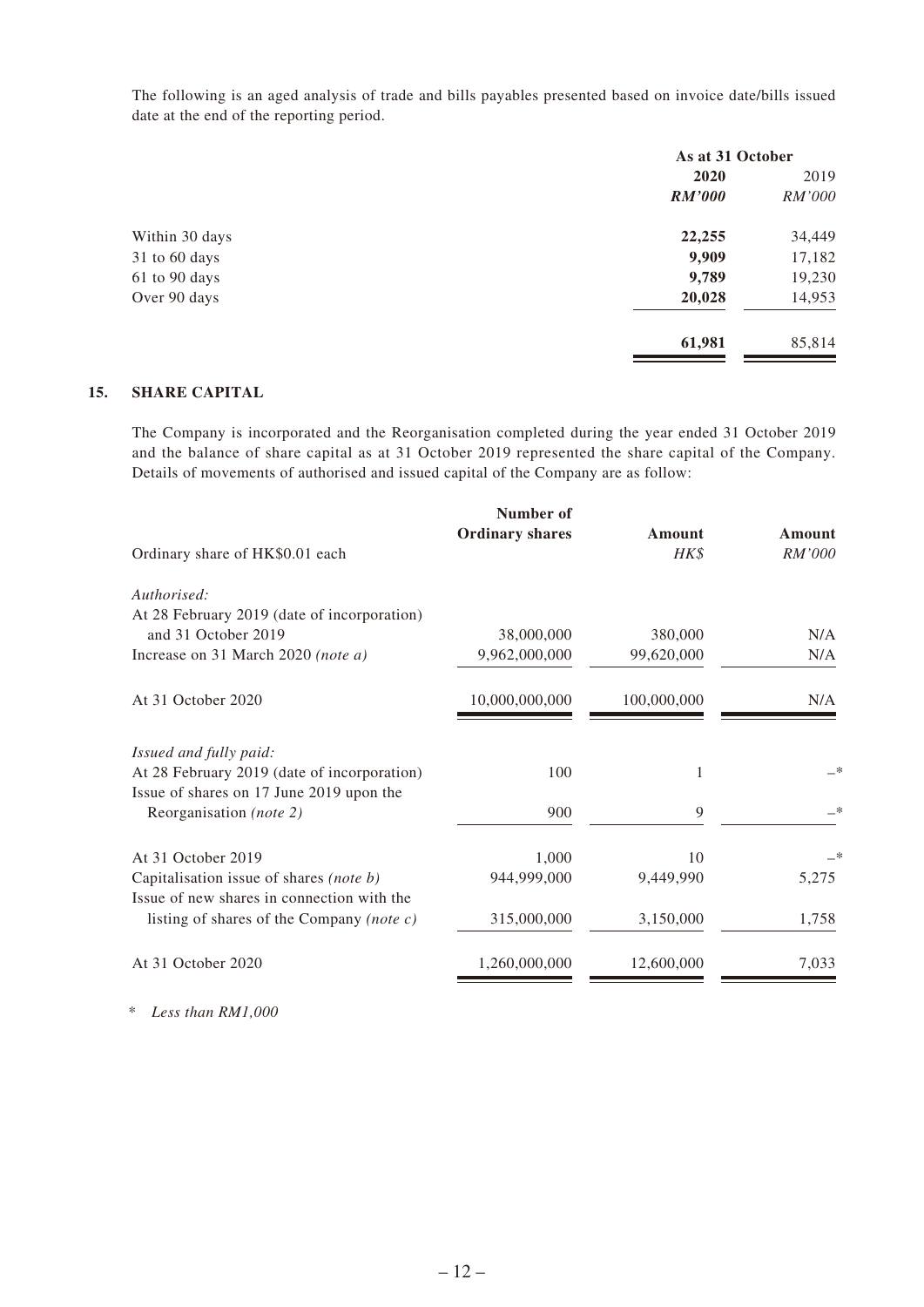#### *Notes:*

- (a) On 31 March 2020, the authorised share capital of the Company was increased from HK\$380,000 to HK\$100,000,000 by the creation of an additional 9,962,000,000 new shares of HK\$0.01 each.
- (b) Pursuant to the written resolution passed on 31 March 2020 by the then shareholders of the Company, it was approved to issue 944,999,000 ordinary shares of HK\$0.01 each to the then shareholders by way of capitalisation of the sum of HK\$9,449,990 (equivalent to RM5,275,000) standing to the credit of the share premium account of the Company following the share offer of 315,000,000 ordinary shares of the Company.
- (c) On 27 April 2020, the Company issued a total of 315,000,000 ordinary shares HK\$0.01 each at a price of HK\$0.4 per share as a result of the completion of the share offer. Of the total gross proceeds amounting to HK\$126,000,000, HK\$3,150,000 (equivalent to RM1,758,000) representing the par value credit to the Company's share capital and HK\$122,850,000 (equivalent to RM68,575,000), before the share issue expenses, credit to the share premium account. The Company's total number of issued shares was increased to 1,260,000,000 shares upon completion of the share offer.
- (d) All shares issued rank pari passu in all respects with all shares then in issue.

#### **16. PERFORMANCE BOND**

|                                                                     | As at 31 October |               |
|---------------------------------------------------------------------|------------------|---------------|
|                                                                     | 2020<br>2019     |               |
|                                                                     | RM'000           | <i>RM'000</i> |
| Performance bonds for construction contracts in favour of customers | 25,952           | 24,962        |

#### **17. EVENT AFTER THE REPORTING PERIOD**

On 11 January 2021, Malaysian Government announced Movement Control Order ("**MCO**") from 13 January 2021 to 26 January 2021 to a few states of Malaysia which include Penang where the Group's major projects are located. The MCO was further extended to 4 February 2021 to all states of Malaysia, except for Sarawak. During this period, the Group has obtained permission from the relevant authorities to carry out the construction works but strictly adhere to the standard operating procedures where the daily operation hours were shortened. As at the date of the announcement, the directors of the Company considered that the financial impact from MCO on the Group's financial position and performance cannot be reasonably assessed and will continue to assess such impact.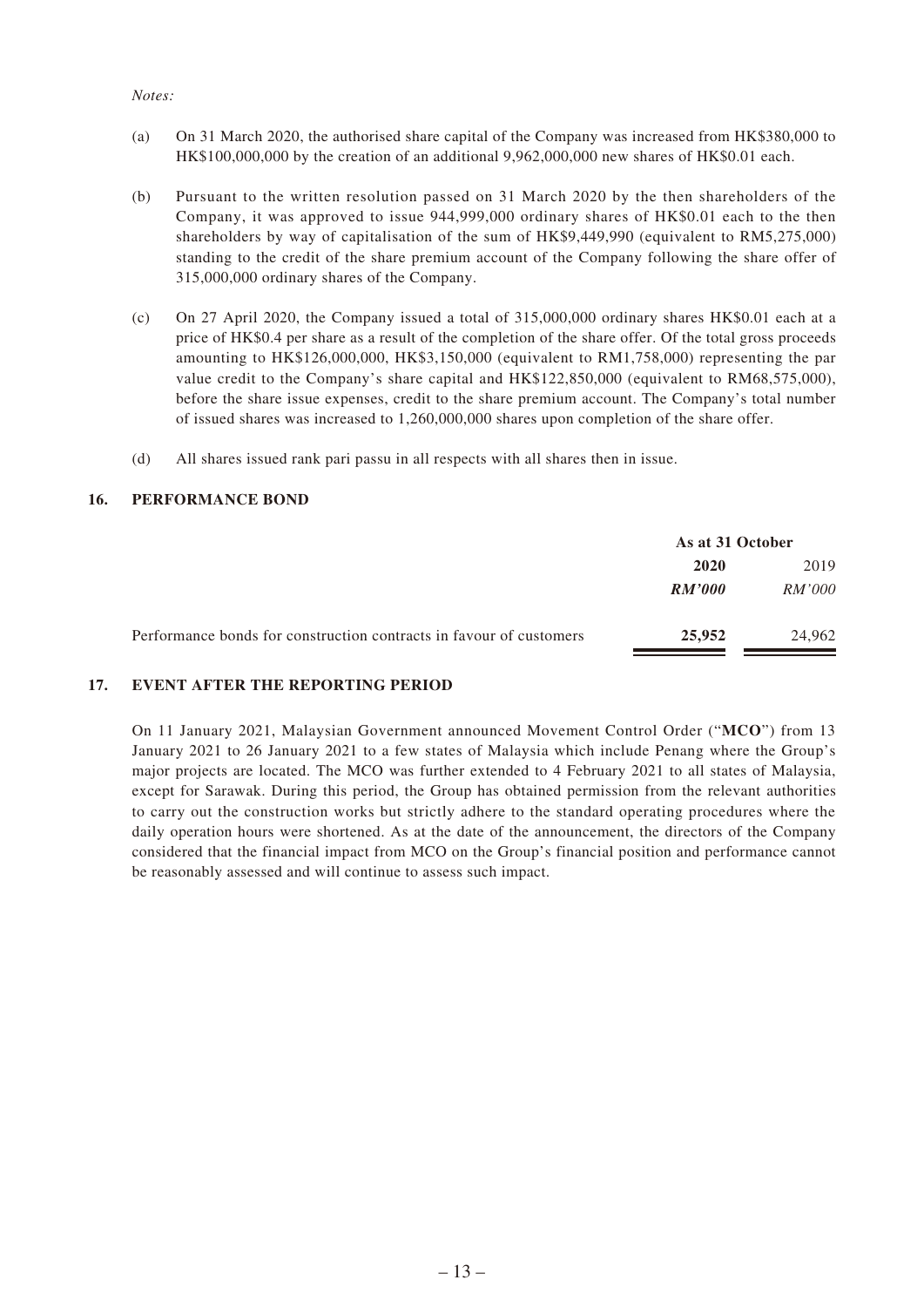### **MANAGEMENT DISCUSSION AND ANALYSIS**

### **BUSINESS REVIEW**

On 28 April 2020 (the "**Listing Date**"), the shares of the Company (the "**Shares**") were listed (the "**Listing**") on the Main Board of The Stock Exchange of Hong Kong Limited (the "**Stock Exchange**"). The Group is mainly involved in the building construction industry in Malaysia through its wholly-owned subsidiary, Rimbaco Sdn Bhd. ("**Rimbaco**"). Rimbaco is a Malaysia-based building construction contractor focusing on the provision of building construction services for (i) factories, including low-rise processing facilities and manufacturing plants; and (ii) institutional, commercial and/or residential buildings such as private hospitals, hotels, shopping malls, high-rise residential buildings and commercial/ residential complex. Rimbaco also undertakes small-scale ancillary construction works, including but not limited to renovation works, repair works and electrical works.

During FY2020, the Group completed 3 construction projects with an aggregate contract sum of approximately RM114.1 million, of which 1 was a factory project and 2 were residential projects.

As at 31 October 2020, the Group had 8 building construction projects in progress with an aggregate contract sum of approximately RM1,031.7 million of which 3 were factory projects and 5 were institutional, commercial and/or residential projects.

| No.            | <b>Description of works</b>                                                                                                                                                                                                        | <b>Contract sum</b><br>(RM'000) |
|----------------|------------------------------------------------------------------------------------------------------------------------------------------------------------------------------------------------------------------------------------|---------------------------------|
| 1              | Commercial: Design and construction of a commercial/residential<br>complex consisting of a nine-storey commercial podium with<br>parking lots, a 18-storey office building, a 18-storey hotel and a<br>30-storey service apartment | 518,597                         |
| $\overline{2}$ | Institutional: Construction of a 12-storey hospital with basement,<br>car park and underground tunnel                                                                                                                              | 322,402                         |
| 3              | Residential: Design and construction of a high-rise residential<br>building with 500 flats                                                                                                                                         | 84,718                          |
| $\overline{4}$ | Commercial: Construction of a five-storey office                                                                                                                                                                                   | 2,480                           |
| 5              | Factory: Construction of a manufacturing plant (Phase 1 of the<br>second manufacturing plant)                                                                                                                                      | 18,602                          |
| 6              | Factory: Construction of a manufacturing plant (Phase 2 of the<br>second manufacturing plant)                                                                                                                                      | 16,600                          |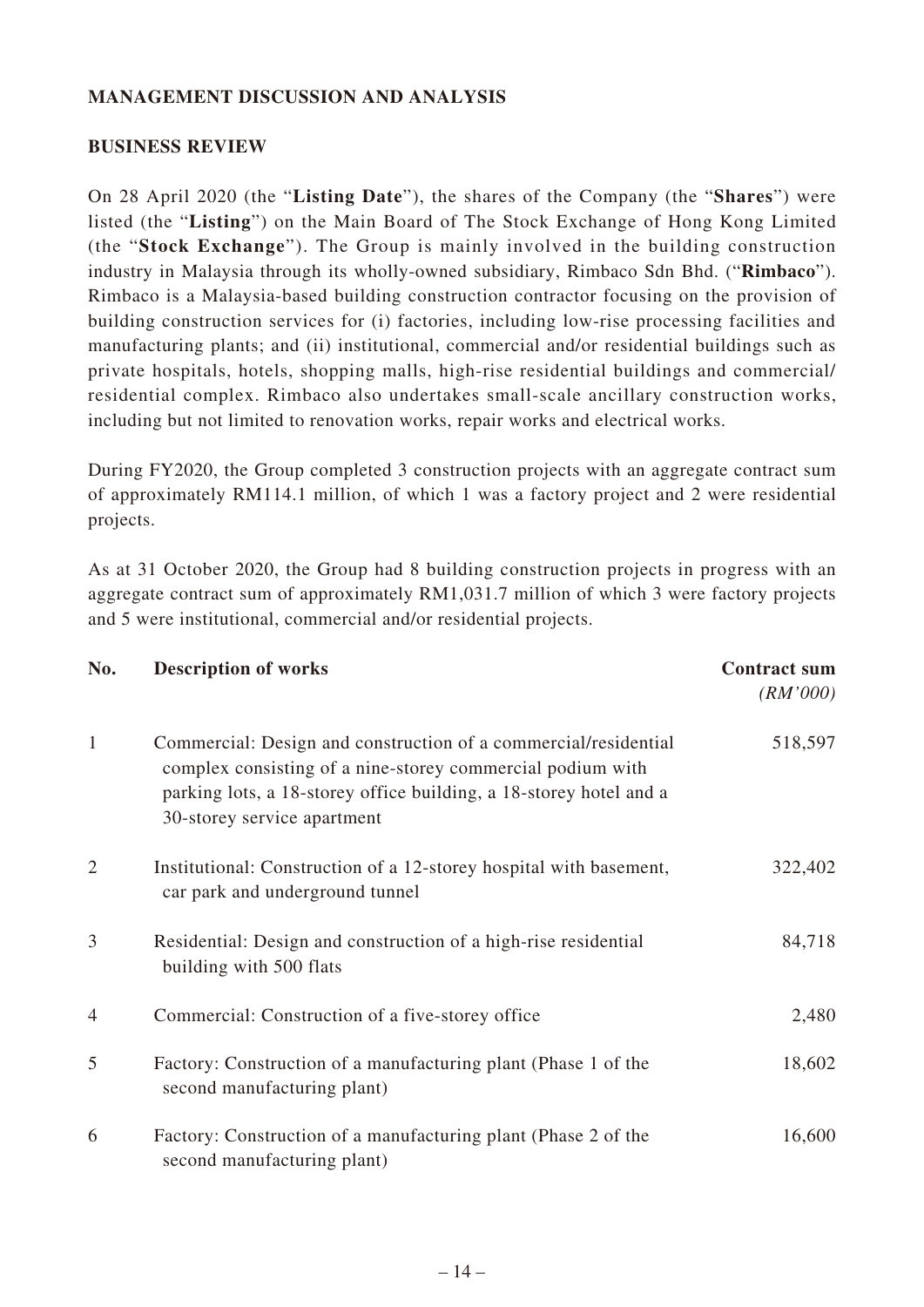| No. | <b>Description of works</b>                                  | <b>Contract sum</b><br>(RM'000) |
|-----|--------------------------------------------------------------|---------------------------------|
|     | Factory: One new plant room architecture and structure works | 1,542                           |
| 8   | Institutional: Construction of one block of school building  | 66,800                          |

During FY2020, the Group submitted 8 tenders for factory projects and 3 tenders for institutional, commercial and/or residential projects. These tenders represent an expected aggregate contract sum of approximately RM630.2 million. During FY2020, the Group was awarded 5 contracts with an aggregate contract sum of RM100.9 million.

### **FINANCIAL REVIEW**

### **Revenue**

The Group's revenue decreased by approximately RM82.2 million, or 31.3%, from approximately RM262.5 million for FY2019 to approximately RM180.3 million for FY2020. Such decrease was mainly due to the Movement Control Order ("**MCO**") and Conditional Movement Control Order ("**CMCO**") from 18 March 2020 to 9 June 2020 announced by the Government of Malaysia in the outbreak of Covid-19 during FY2020, which has affected the progress of our project work during this period. The progress of the project work only recovered slowly during the first phase of Recovery Movement Control Order ("**RMCO**") from 10 June 2020 and 31 August 2020 as the operations were still subject to adhere to stringent standard operating procedures.

| <b>Year ended 31 October</b> |            |          |               |
|------------------------------|------------|----------|---------------|
|                              |            | 2019     |               |
|                              | % of total |          | $\%$ of total |
| Revenue                      | revenue    | Revenue  | revenue       |
| (RM'000)                     |            | (RM'000) |               |
| 22,712                       | 12.6       | 101,192  | 38.6          |
|                              |            |          |               |
| 154,090                      | 85.5       | 158,771  | 60.5          |
| 3,463                        | 1.9        | 2,511    | 0.9           |
| 180,265                      | <b>100</b> | 262,474  | 100           |
|                              |            | 2020     |               |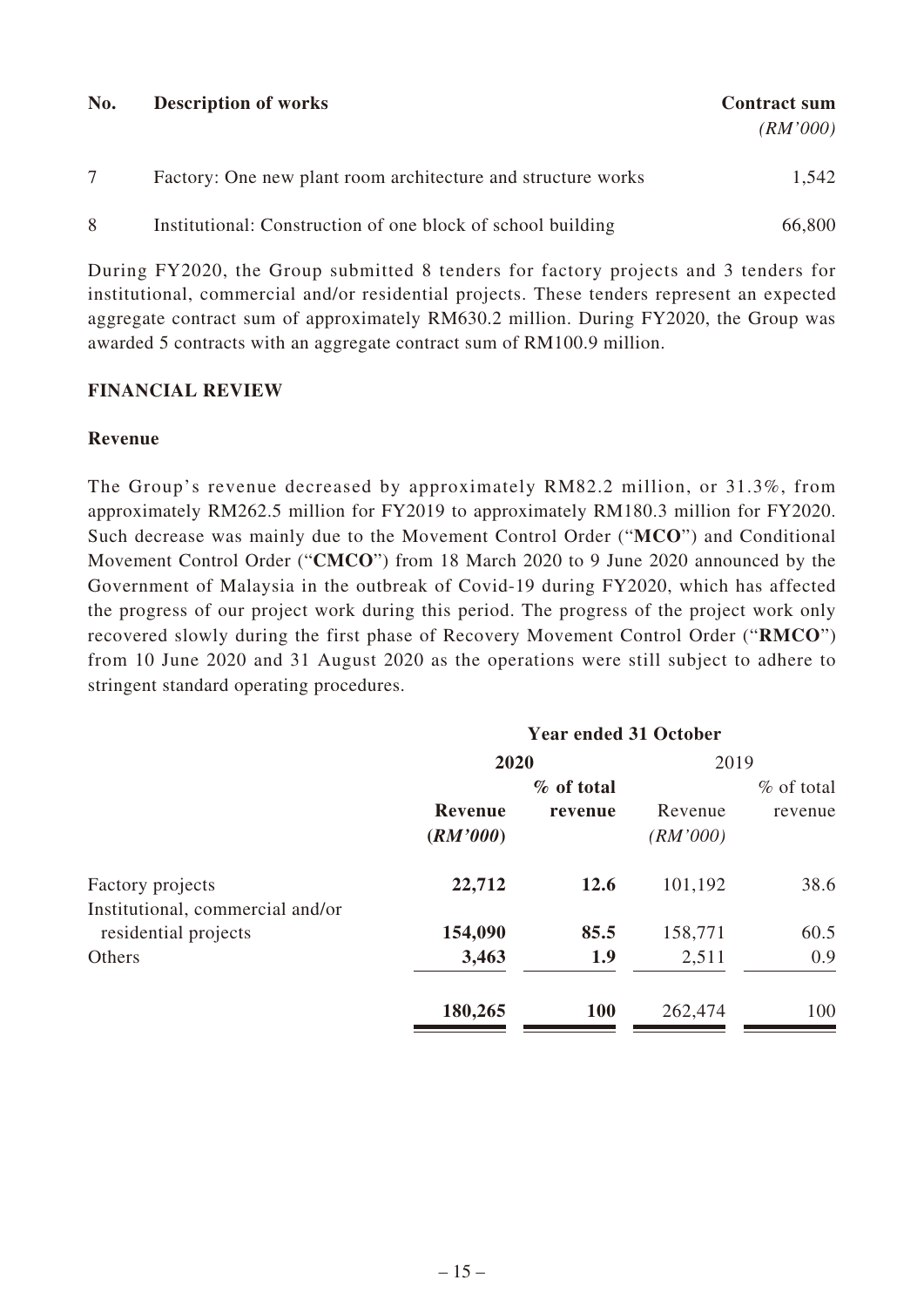During FY2020, the revenue attributable to factories and institutional, commercial and/or residential buildings amounted to approximately RM22.7 million and approximately RM154.1 million (FY2019: approximately RM101.2 million and approximately RM158.8 million), respectively, representing approximately 12.6% and 85.5% (FY2019: approximately 38.6% and 60.5%), of the total revenue of the Group, respectively.

As at 31 October 2020, the Group had an outstanding order book of approximately RM664.4 million (31 October 2019: approximately RM745.3 million).

# **Gross Profit and Gross Profit Margin**

The Group's gross profit decreased by approximately RM9.7 million, or 29.9%, from approximately RM32.4 million for FY2019 to approximately RM22.7 million for FY2020. The overall gross profit margin for FY2020 remain approximately the same as FY2019, is at approximately 12.6% and 12.4% respectively.

### **Other Income, Gain and Loss**

The Group's other income, gain and loss slightly increased from approximately RM0.9 million for FY2019 to approximately RM1.1 million for FY2020 which was mainly due to the increase in gain on disposal of investment properties of which were located at Seberang Perai.

### **Administrative and Other Expenses**

The Group's administrative and other expenses decreased by approximately RM1.3 million or 9.8% from approximately RM13.3 million for FY2019 to approximately RM12.0 million for FY2020, which was mainly due to a decrease of listing expenses of RM3.9 million from FY2019 to FY2020.

### **Finance Costs**

The Group's finance costs decreased by approximately RM0.7 million from approximately RM1.0 million for FY2019 to approximately RM0.3 million for FY2020 which was mainly due to a decrease in utilisation of banker acceptance facilities.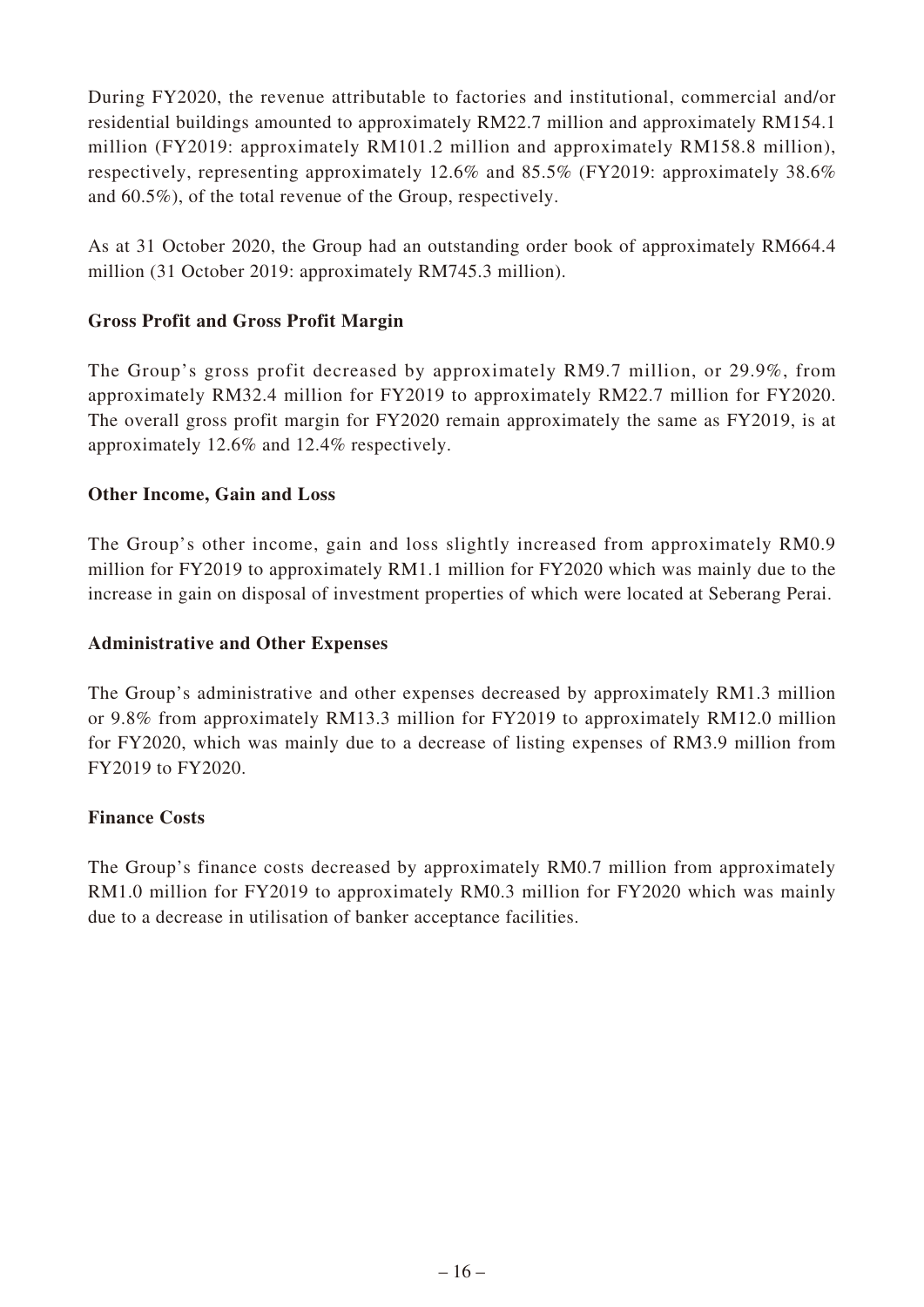### **Income Tax Expense**

The Group's income tax expense decreased by approximately RM1.8 million or 27.2% from approximately RM6.5 million for FY2019 to approximately RM4.8 million for FY2020. The effective tax rate for the FY2020 is 43.4%, which is higher than the Malaysian corporate income tax rate of 24% mainly due to the listing expenses amounting to approximately RM4.8 million for FY2020 being a non-deductible expense.

## **Profit Attributable to the Owners of the Company**

As a result of the foregoing, the Group reported profit attributable to owners of the Company of approximately RM6.2 million for FY2020, representing a decrease of approximately RM6.0 million or 49.3% as compared to approximately RM12.2 million for FY2019.

### **FUTURE PROSPECTS**

The outbreak of the Covid-19 virus that started in January 2020 triggering lockdowns has disrupted the global operating environments and generated huge uncertainties for the world.

The Covid-19 outbreak in Malaysia and the subsequent MCO periods have affected the financial performance of the Group over the last few months of FY2020. Due to the recent spike in the Covid-19 cases, the Malaysian Government has re-imposed CMCO in numerous states in order to curb the spread of the new wave of Covid-19 virus. Such measures have affected both the external and domestic demand, which has curtailed economic activities and resulted in marginal economic growth. Whilst the Malaysian Government has gradually eased the restrictions and businesses are now allowed to operate under strict Standard Operating Procedures ("**SOP**") during the CMCO, the recovery of our economy, as well as the return to our normal social behaviour will require more time and efforts from all stakeholders.

The Bank Negara Malaysia ("**BNM**") projected that the growth rate of Gross Domestic Product to be between negative 3.5% to negative 5.5% in 2020 due to the unprecedented length of the MCO and changes in world growth forecasts arising from weak global demand, disruption in the supply chains and global Covid-19 containment measures.

We expect on-going projects to continue showing good progress, despite the disruption following the unprecedented re-imposed CMCO. Six on-going projects are expected to be completed in the year ending 31 October 2021 ("**FY2021**"). The construction of Island Hospital and IP-KN should be completed in FY2021 while the construction of Crimson Omega will progressively pick up its construction pace in 2021. Nevertheless, precautionary measures will be strictly adhered to prevent the spread of the coronavirus and to ensure the health of our workers at the construction site and timely completion of our construction projects.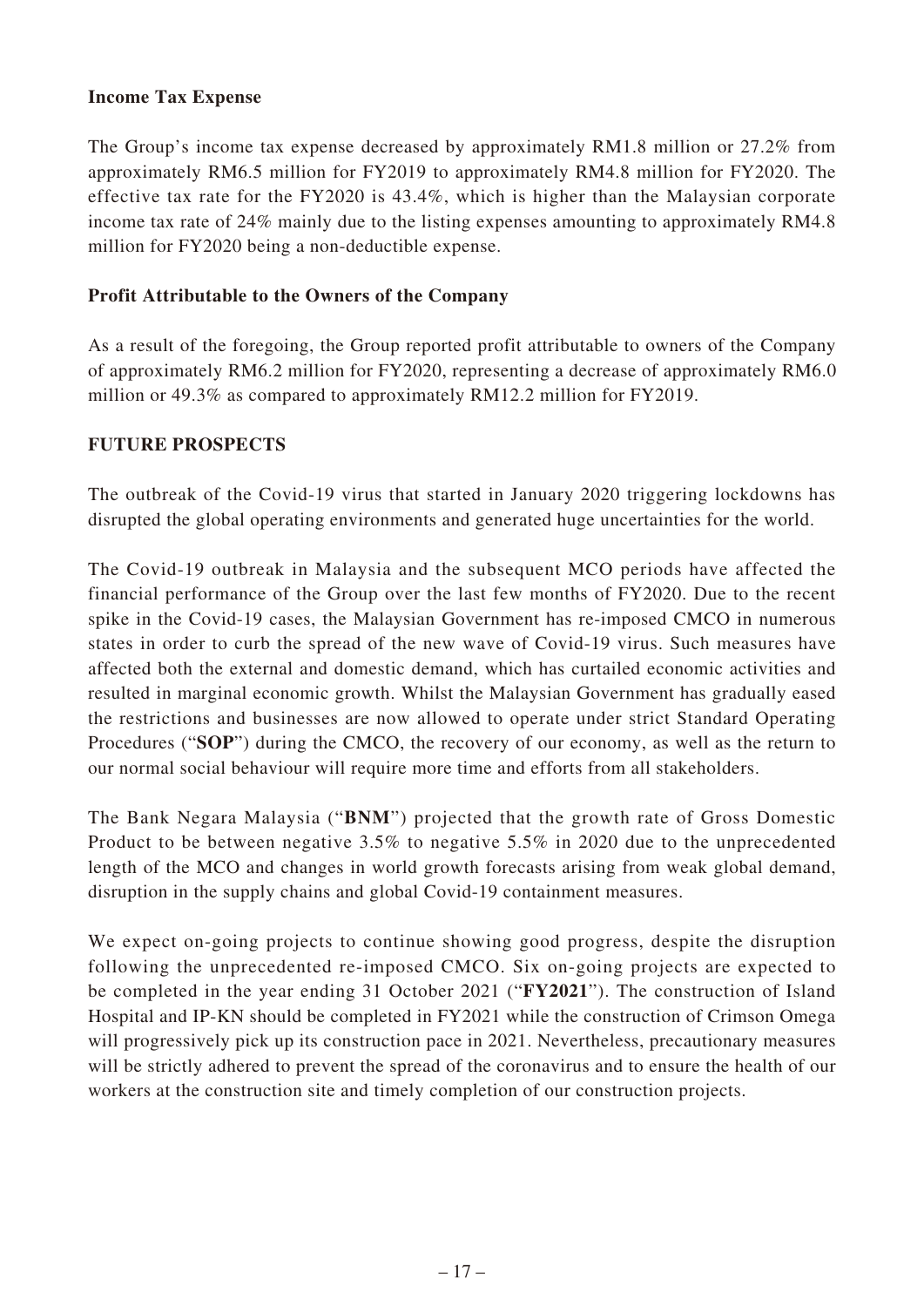2020 is an exceptionally challenging year for the global and domestic economy. Moving forward, the Group will focus on project implementation and execution to ensure quality works are delivered on time. Amidst Malaysia's political changes and global health crisis, the Group will continue to remain committed and focused to perform resiliently in the coming financial year against the prevailing market uncertainties and continue to seek growth opportunities in its order book to ensure sustainable earnings in the coming year. In addition to the Group's strong cash reserve and stringent cost control measures, we are optimistic of overcoming this difficult period.

# **LIQUIDITY AND FINANCIAL RESOURCES**

Gearing ratio of the Group (calculated by dividing the total debts (lease liabilities) by total equity and multiplied by 100%) decreased from approximately 7.8% as at 31 October 2019 to approximately 2.7% as at 31 October 2020, which was mainly due to a decrease in lease liabilities and increase in total equity as a result of new shares issued from the Listing.

During FY2020, the Group maintained a healthy liquidity position with working capital being financed through cash generated from financing activities. As at 31 October 2020, the Group's bank balances and cash was approximately RM44.1 million (31 October 2019: approximately RM14.3 million) and the Group's restricted bank deposits was approximately RM9.6 million (31 October 2019: approximately RM8.7 million). Such increase was mainly attributed to the proceeds of the Listing for working capital purpose. The Directors consider the level of cash balances to be reasonable, which would enable the Company to maintain its liquidity position in settling the progress payments on time to subcontractors and enhance its position as main contractor's competitiveness despite the outbreak of Covid-19.

As at 31 October 2020, the current ratio of the Group was approximately 2.66 times (31 October 2019: approximately 1.56 times).

The Group's principal use of cash is mainly for payments to suppliers, subcontractors and working capital needs.

### **Capital Structure**

As at 31 October 2020, the capital structure of the Group consisted of equity of approximately RM154.8 million (31 October 2019: approximately RM94.7 million) and bank borrowings of Nil (31 October 2019: Nil) as more particularly described in the paragraph headed "Borrowings" below.

### **Borrowings**

As at 31 October 2020, the Group did not have any outstanding bank borrowings and the unutilised facility for bank overdraft amounted to approximately RM500,000 (31 October 2019: approximately RM500,000).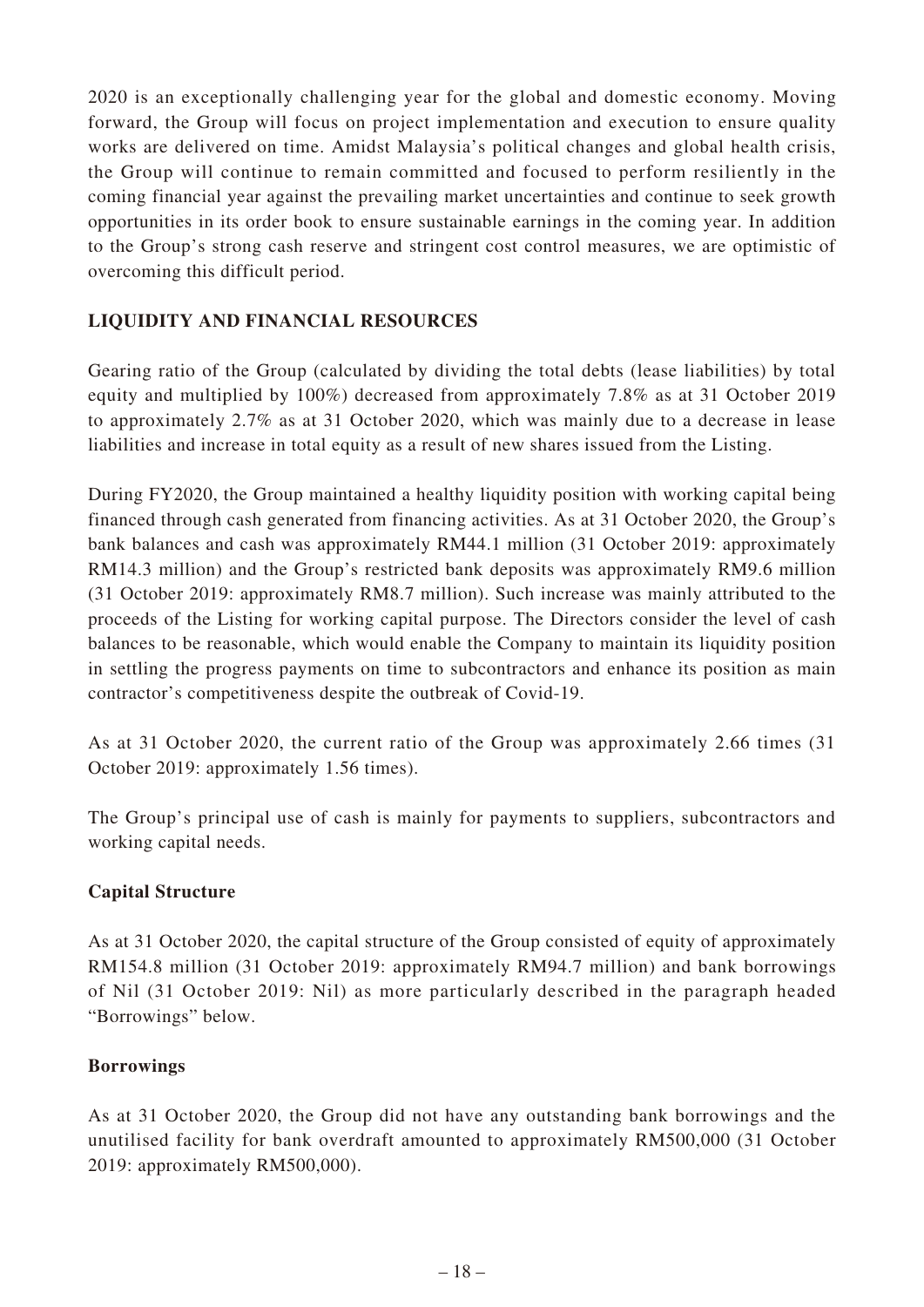The Directors confirmed that the Group had neither experienced any difficulties in obtaining or repaying its bank borrowings, nor breached any major covenant or restriction of the Group's facilities up to the date of this announcement. There are no material covenants related to the Group's outstanding debts that would materially limit its ability to undertake additional debt or equity financing.

# **Net Current Assets**

The Group's net current assets increased by approximately RM59.8 million, or 80.8%, from approximately RM74.0 million as at 31 October 2019 to approximately RM133.8 million as at 31 October 2020, which was a combined effect of the decrease in trade and other receivables of approximately RM37.8 million and the increase in contract assets of approximately RM12.4 million, increase in bank balances and cash of approximately RM29.8 million and decrease in trade, bills and other payables of approximately RM50.3 million. The Board regularly reviews the maturity analysis of the Group's contractual liabilities and concludes that there is no liquidity issue that may cast significant doubt on the Company's ability to continue as a going concern.

## **Capital Expenditures**

The Group's capital expenditures principally consisted of expenditures on acquisitions of property, plant and equipment related to operations, which were funded by the Group's internal resources and finance lease arrangement and amounted to approximately RM3.7 million.

# **Material Acquisitions or Disposals of Subsidiaries, Associates and Joint Ventures, and Future Plans for Material Investments or Capital Assets**

There was no acquisition or disposal of subsidiaries, associates or joint ventures during FY2020. Save as disclosed in this announcement and the prospectus of the Company dated 14 April 2020 (the "**Prospectus**"), there was no future plan for material investments or capital assets as at 31 October 2020.

### **Significant Investment Held**

The Group did not hold any significant investment (except for its subsidiaries) during FY2020.

### **Contingent Liability**

Save as disclosed in note 16 to this announcement, the Group had no contingent liabilities as at 31 October 2020.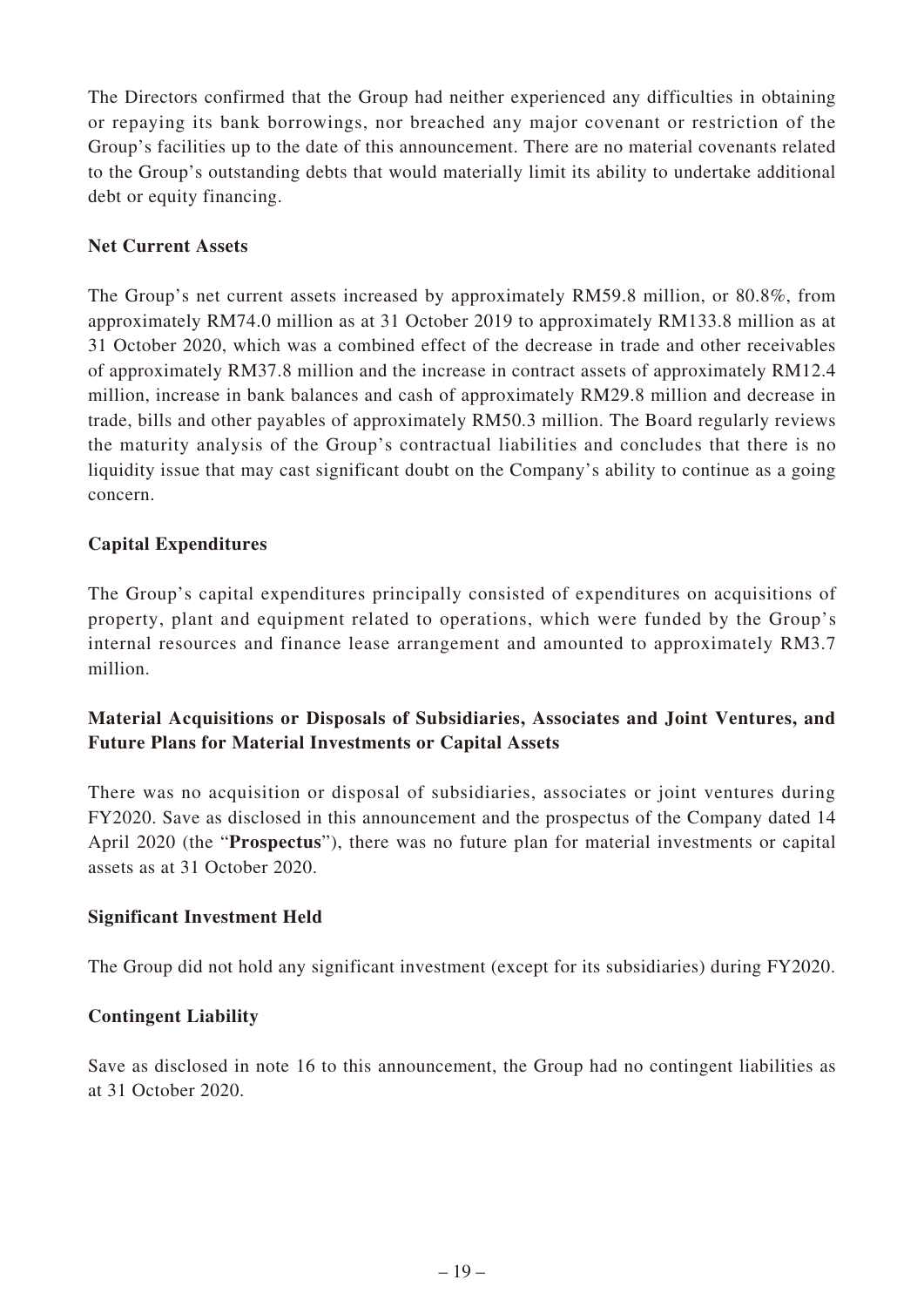## **Pledge of Assets**

As at 31 October 2020, restricted bank deposits of approximately RM9.6 million (31 October 2019: approximately RM8.7 million) have been pledged to banks as security for banking facilities granted to the Group with approximately RM26.0 million (31 October 2019: approximately RM25.0 million) related to Group's performance bond approximately RM0.6 million was as part of the sinking fund for release of director's personal guarantee.

For contracts awarded, the Group's customers may require performance bonds, the amounts of which are generally 5% of the original contract sum, in favour of them to guarantee the completion of work and such performance bonds are generally released after the issuance of Certificate of Practical Completion or completion of the defect liability period.

## **Capital Commitments**

As at 31 October 2020, the Group did not have any capital commitments (31 October 2019: Nil).

## **Foreign Exchange Exposure**

The functional currency of the Group's operation, asset and liabilities are denominated in RM. Therefore, the Group is not exposed to significant foreign exchange risk and has not employed any financial instrument for hedging.

### **Treasury Policies**

The Group's financing and treasury activities are centrally managed and controlled at the corporate level. Bank borrowing of the Group are all denominated in RM and have been arranged on a floating-rate basis. It is the Group's policy not to enter into derivative transactions for speculative purposes.

### **Employees and Remuneration Policies**

As at 31 October 2020, the Group's workforce stood at 174 employees, 126 were Malaysian workers and 48 were foreign workers. As at 31 October 2019, the Group had 184 employees, 132 were Malaysian workers and 52 were foreign workers.

Total staff costs (excluded directors' emoluments) decreased by approximately RM1.4 million from RM14.1 million during FY2019 to RM12.7 million during FY2020.

The Group believes that on-going and continuous development of its employees is critical to its success. The Group provides its employees with tailored training programmes that are designed to upgrade their skills and knowledge and to prepare them for the next step in their career path within our Group. The Group entered into separate labour contracts with each of its employees in accordance with the applicable labour laws of Malaysia. The remuneration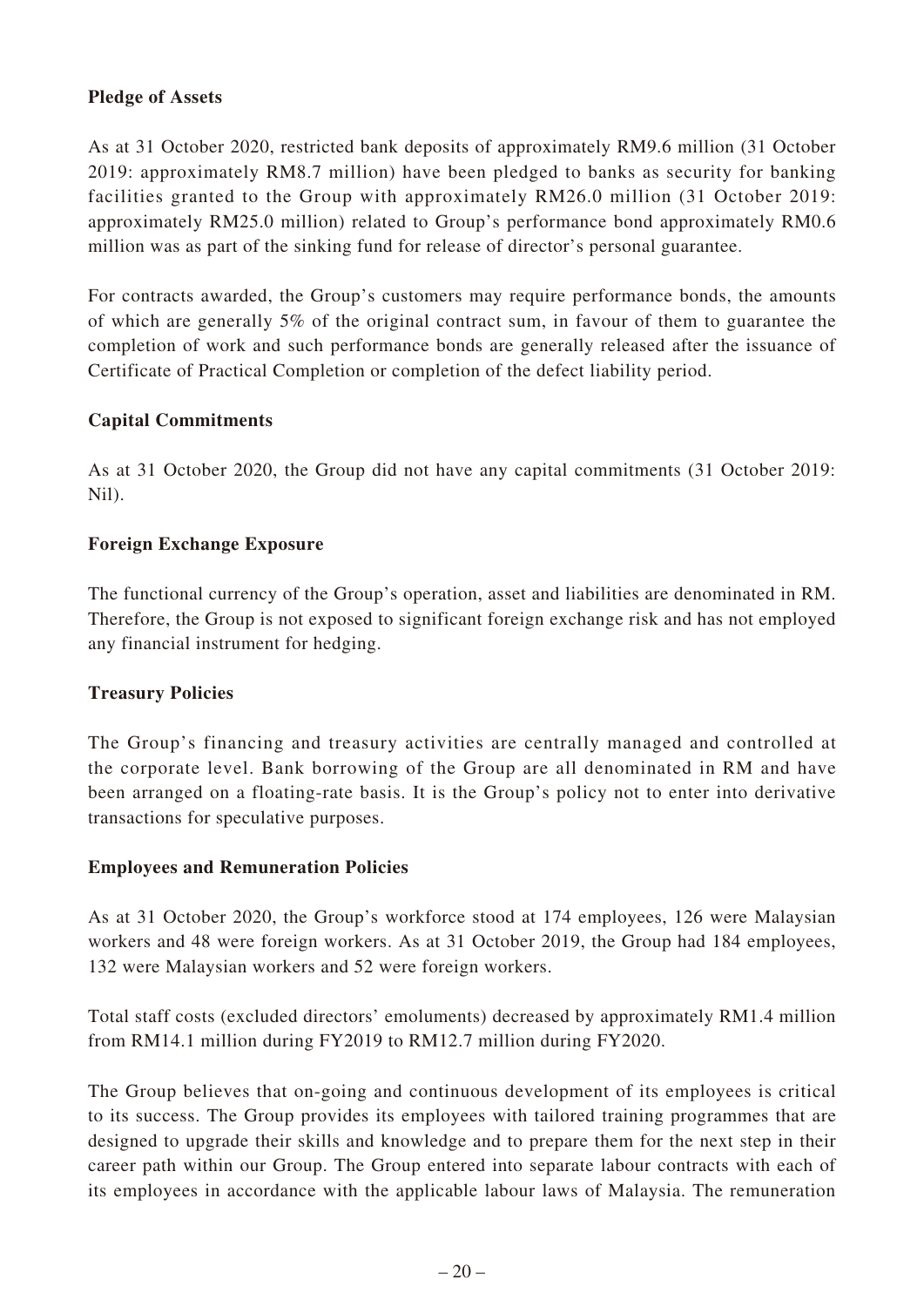offered to employees generally includes salaries and bonuses. In general, the Group determines salaries of its employees based on each employee's qualification, position and performance.

The Group has adopted a share option scheme which became effective on the Listing Date to enable the Board to grant share options to eligible participants giving them an opportunity to have a personal stake in the Company.

## **Use of Proceeds from Listing**

On the Listing Date, the issued shares of the Company were listed on the Main Board of the Stock Exchange. A total of 315,000,000 ordinary shares were issued to the public at a price of HK\$0.40 per share for net proceeds of approximately HK\$73.5 million (approximately RM38.7 million) *(Note 1)* after the deduction of related listing expenses. These proceeds were utilised in accordance with the proposed allocation set out in the Prospectus.

*Note 1:* The net proceeds allocated for each specific use have been adjusted proportionally in the manner as stated in the Prospectus due to the difference between the estimated net proceeds and the actual net proceeds received.

Set out below are details of the allocation of the net proceeds, the utilised amount of the net proceeds during FY2020:

| <b>Use of Net Proceeds</b>                    | Percentage of<br><b>Total Amount</b> | Approximate Approximate<br><b>Actual Net</b><br><b>Proceeds</b><br>HK\$'000 | Approximate<br>Amount<br>during<br><b>FY2020</b><br>HK\$'000 | utilized Approximate<br><b>Unused Net</b><br><b>Proceeds</b><br>HK\$'000 |
|-----------------------------------------------|--------------------------------------|-----------------------------------------------------------------------------|--------------------------------------------------------------|--------------------------------------------------------------------------|
| Strengthening capital base for potential      |                                      |                                                                             |                                                              |                                                                          |
| building projects                             | 39.3%                                | 28,924                                                                      |                                                              | 28,924                                                                   |
| Acquisition of Machinery & Equipment          | 31.2%                                | 22,972                                                                      |                                                              | 22,972                                                                   |
| Acquisition of land and construct a           |                                      |                                                                             |                                                              |                                                                          |
| warehouse                                     | $6.5\%$                              | 4,781                                                                       |                                                              | 4,781                                                                    |
| Collateral for banking facilities and funding |                                      |                                                                             |                                                              |                                                                          |
| for sinking fund                              | $6.1\%$                              | 4,512                                                                       | 1,086                                                        | 3,426                                                                    |
| Expansion of workforce to support business    |                                      |                                                                             |                                                              |                                                                          |
| expansion                                     | 5.3%                                 | 3,892                                                                       |                                                              | 3,892                                                                    |
| Set up branch office in Kuala Lumpur          | 2.0%                                 | 1,450                                                                       |                                                              | 1,450                                                                    |
| Working capital and other general corporate   |                                      |                                                                             |                                                              |                                                                          |
| purpose                                       | 9.6%                                 | 6,981                                                                       | 5,918                                                        | 1,063                                                                    |
|                                               | 100%                                 | 73,512                                                                      | 7,004                                                        | 66,508                                                                   |

As at the end of FY2020, the amount of the net proceeds which remained unutilised amounted to approximately HK\$66.5 million and have been deposited in licensed banks.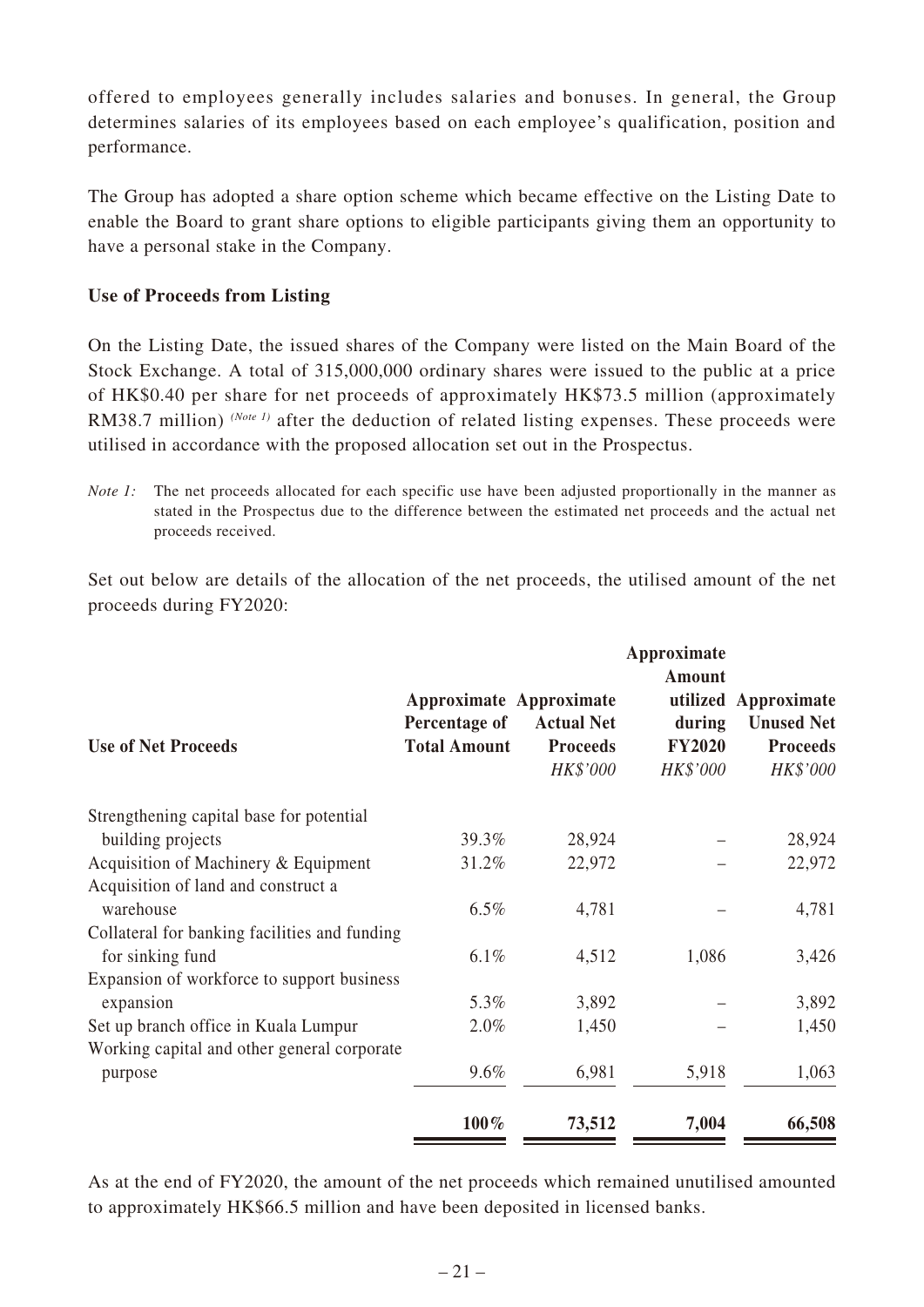# **DIRECTORS' INTERESTS IN COMPETING INTERESTS**

As at the date of this announcement, none of the Directors had any interest in a business which causes or may cause a significant competition with the business of the Group and any other conflicts of interest which any such person has or may have with the Group.

### **DEED OF NON-COMPETITION**

Mr. Low Seah Sun, Ms. Seah Peet Hwah, Mr. Cheang Wye Keong, Mr. Lau Ah Cheng and RBC Venture Limited, each being the controlling shareholder (as defined under the Rules Governing the Listing of Securities on the Stock Exchange (the "**Listing Rules**")) of the Company (the "**Controlling Shareholder(s)**"), have entered into a deed of non-competition dated 31 March 2020 in favour of the Company (the "**Deed of Non-Competition**"). Details of the Deed of Non-Competition was set out in the section headed "RELATIONSHIP WITH THE CONTROLLING SHAREHOLDERS" of the Prospectus. The Company has received confirmations from Mr. Low Seah Sun, Ms. Seah Peet Hwah, Mr. Cheang Wye Keong, Mr. Lau Ah Cheng and RBC Venture Limited of their compliance with the terms of the Deed of Non-Competition. Mr. Low Seah Sun, Ms. Seah Peet Hwah, Mr. Cheang Wye Keong, Mr. Lau Ah Cheng and RBC Venture Limited declared that they have fully complied with the Deed of Non-Competition for FY2020.

The independent non-executive Directors have reviewed the confirmations from the Controlling Shareholders and confirmed that up to the date of this announcement, all the undertakings under the Deed of Non-Competition have been complied with by Mr. Low Seah Sun, Ms. Seah Peet Hwah, Mr. Cheang Wye Keong, Mr. Lau Ah Cheng and RBC Venture Limited.

During FY2020, none of the Controlling Shareholders and their respective close associates had any interests in a business, apart from the business of the Group, which competes or may compete with the business of the Group or has any other conflict of interest with the Group which would be required to be disclosed under Rule 8.10 of the Listing Rules.

# **PURCHASE, REDEMPTION OR SALE OF THE LISTED SECURITIES OF THE COMPANY**

Save as disclosed in this announcement, neither the Company, nor any of its subsidiaries has purchased, redeemed or sold any of the Company's listed shares during FY2020.

# **CODE OF CONDUCT REGARDING SECURITIES TRANSACTIONS BY DIRECTORS**

The Company has adopted a code of conduct regarding securities transactions by Directors on terms no less exacting than the required standard of dealings set out in the Model Code for Securities Transactions by Directors of Listed Issuers (the "**Model Code**") as set out in the Appendix 10 to the Listing Rules. Having made specific enquiry of all Directors, the Company was not aware of any non-compliance with such required standard of dealings and its code of conduct regarding securities transactions by Directors throughout FY2020.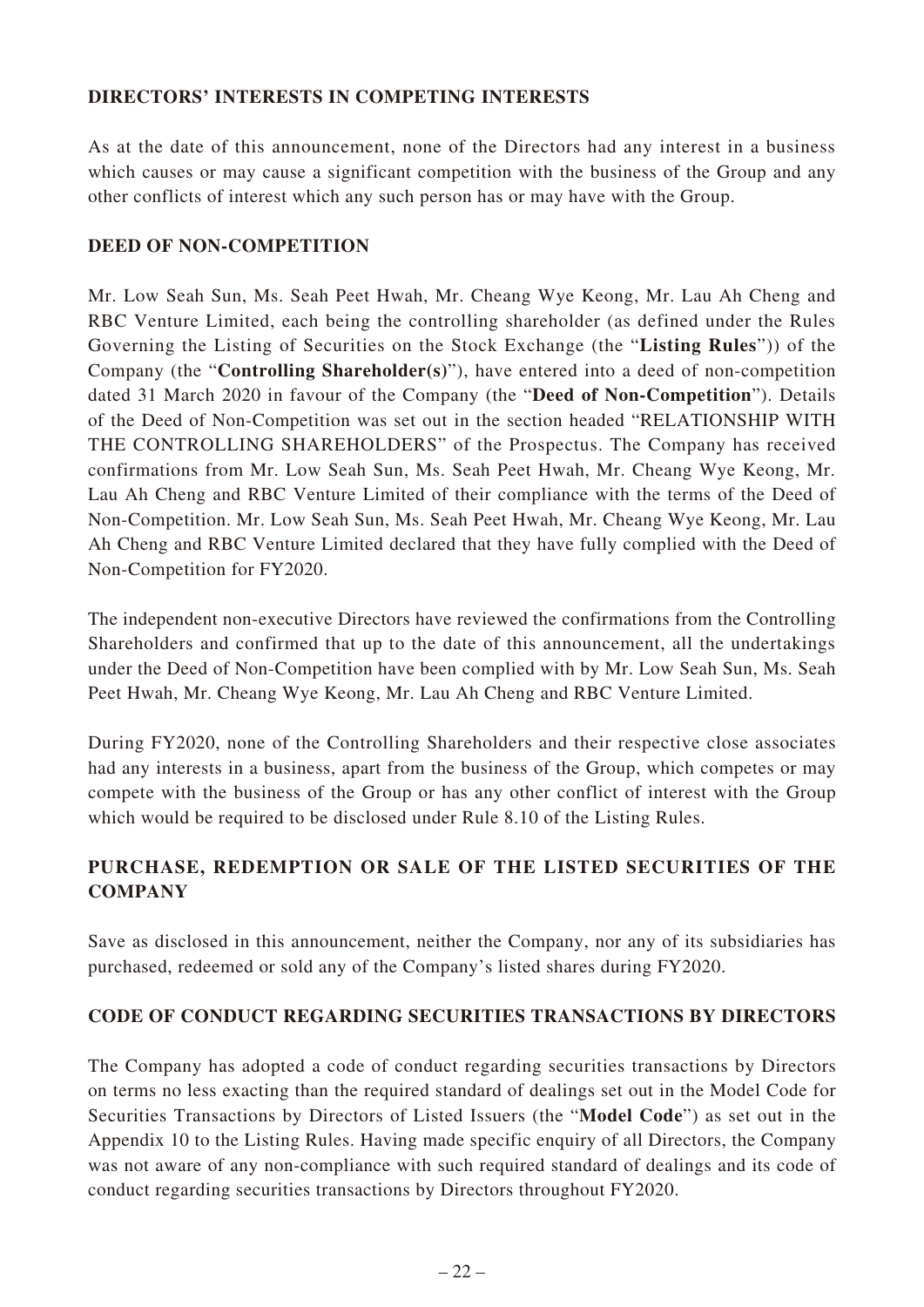### **CORPORATE GOVERNANCE PRACTICES**

The Board recognises the importance of good corporate governance in management and internal procedures so as to achieve effective accountability and to protect and enhance Shareholders' value. Committed to upholding good corporate standards and procedures in the best interests of its Shareholders, the Company has adopted the code provisions set out in the Corporate Governance Code and Corporate Governance Report to the Appendix 14 (the "**CG Code**") to the Listing Rules. The Company has complied with all CG Code during FY2020.

### **PRE-EMPTIVE RIGHTS**

There are no provisions for pre-emptive rights under the Articles of Association, or the laws of the Cayman Islands, which would oblige the Company to offer new Shares on a pro rata basis to existing shareholders.

#### **DIVIDEND**

The Board does not recommend the payment of a final dividend for FY2020. During FY2019, Rimbaco and Rimbaco Property Sdn. Bhd. declared and paid an interim dividend of RM1,000,000 and RM1,200,000 to their shareholders, respectively.

#### **AUDIT COMMITTEE**

The Company established an audit committee (the "**Audit Committee**") on 31 March 2020, with written terms of reference in compliance with Rule 3.21 of the Listing Rules and paragraph C3 and paragraph D3 of the CG Code as set forth in Appendix 14 to the Listing Rules. The Audit Committee is chaired by Mr. Wong Chi Wai, who holds the appropriate professional qualifications as required under Rules 3.10(2) and 3.21 of the Listing Rules and has two other members, namely Mr. Ng Kok Seng and Ms. Yeo Chew Yen Mary. The audited consolidated results of the Group for FY2020 have been reviewed by the Audit Committee, who is of the opinion that such statements comply with the applicable accounting standards, the Stock Exchange and legal requirements, and that adequate disclosures have been made.